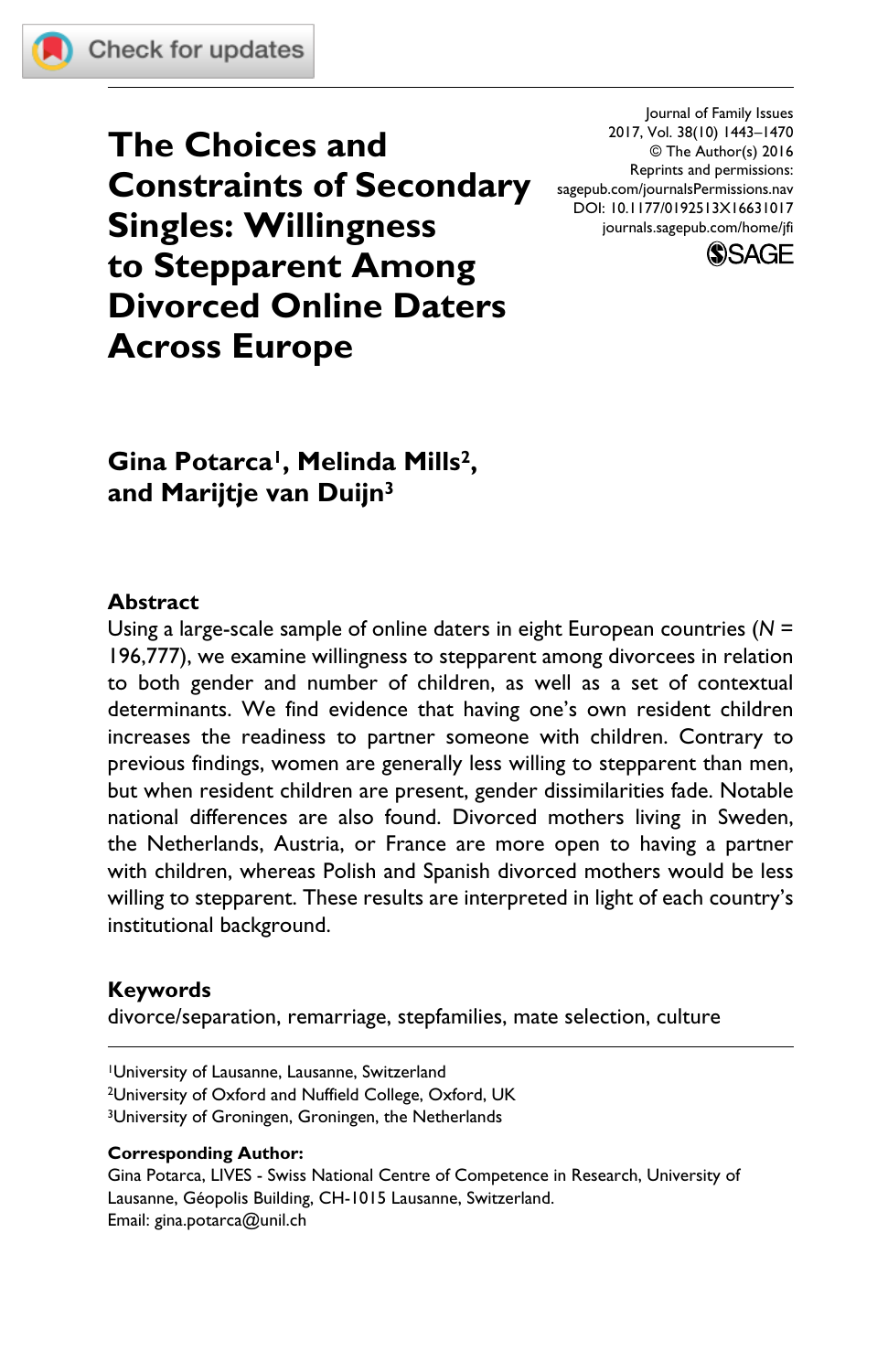# **Introduction**

The past decades have seen an increase in divorce rates across Europe, dramatically changing the composition of partnership markets (Kiernan, 2004; Kneip & Bauer, 2009; Prioux, 2006). Despite the rise in "secondary singles" individuals who previously experienced marriage—searching for a new partner, we know relatively little about this group (Goldscheider, Kaufman, & Sassler, 2009; Sassler, 2010). The mate selection of secondary singles is subject to different market conditions and timing (i.e., later in life), as well as different needs and motivations (de Graaf & Kalmijn, 2003; Dewilde & Uunk, 2008; Gelissen, 2004; Shafer, 2013). Existing literature has focused on the probability of entering a second (or higher order) marriage (e.g., de Graaf & Kalmijn, 2003; Shafer, 2013; Sweeney, 1997), drawing conclusions about divorcees' mate selection patterns and preferences based on the characteristics of their new match. To gain a deeper understanding of repartnering choices, however, it is essential to examine the actual preferences underlying final outcomes (Bredow, Huston, & Glenn, 2011; Shafer, 2013).

Using a large sample of online daters, the current study examines how receptive divorcees are to having a partner with coresident children in the eight European countries of Germany, Austria, Switzerland, the Netherlands, Sweden, France, Spain, and Poland. We focus on a highly salient criterion for mate selection, namely partner's parental status (Goldscheider et al., 2009; Goldscheider & Kaufman, 2006; Goldscheider & Sassler, 2006). Entering a relationship with someone who has children is linked to uncertainty surrounding the stepparenting role, often leading to relationship conflict and stress (Schwebel, Fine, & Renner, 1991). It also entails that partners spend a certain share of economic resources and time outside of the union and that they may be unwilling to have additional children (de Graaf & Kalmijn, 2003). Since having children is largely regarded as a less desirable trait (e.g., Daly & Wilson, 1998; Goldscheider & Kaufman, 2006), we define lower selectivity among divorced Internet daters as being more willing to enter a relationship with someone that has children.

Previous research indicates that compared with the never married, divorcees are more willing and more likely to enter unions with partners that have previous marital and parenting experience (Bernhardt & Goldscheider, 2002; Goldscheider et al., 2009; Goldscheider & Kaufman, 2006). Although divorcees are often examined as a homogeneous group, there is considerable heterogeneity in the individual characteristics of secondary singles—such as gender and number of children—that may in turn guide preferences. As Sassler (2010) remarks, there is a lack of knowledge about the way parenthood shapes preferences and decisions taken by both divorced men and women in the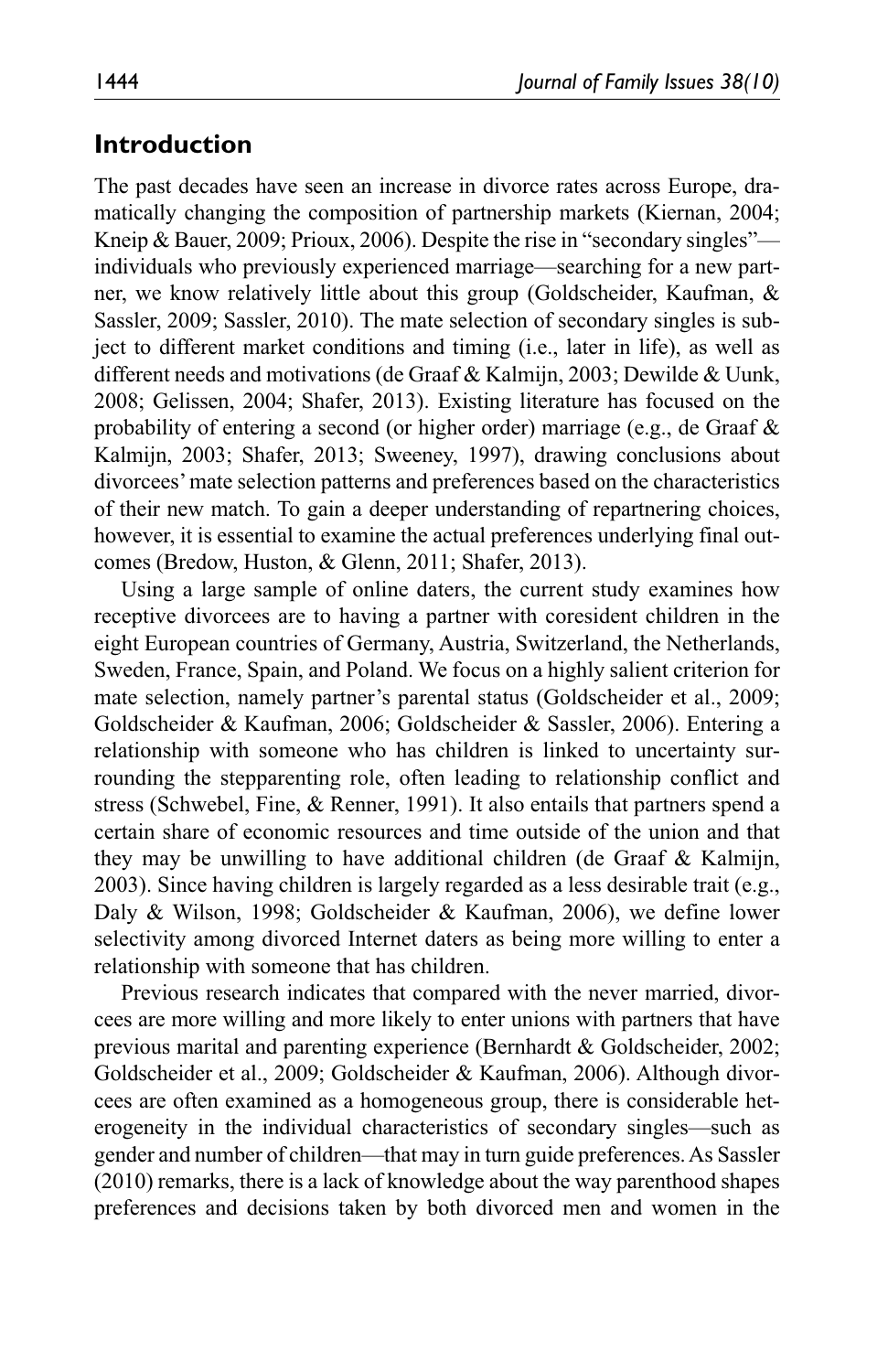initial stages of repartnering. Finally, since the majority of research has been single country studies, it remains unclear how national context affects the selectivity of secondary singles. Enabling or constraining institutional factors for divorced parents have rarely been examined, yet these factors may be pivotal in shaping partnership possibilities and desires.

This study seeks to broaden knowledge on repartnering in several ways. First, it focuses on the early stages of repartnering, providing a unique multivariate analysis of stepparenting preferences of divorced individuals, prior to actual matching. As opposed to relying on attitudinal surveys (Goldscheider et al., 2009; Goldscheider & Kaufman, 2006), this research captures stepparenting preferences in a naturalistic dating environment, with minimum social desirability bias. This allows for a more direct evaluation of raw preferences and standards. Second, by using large-scale data for various European countries, it provides the first cross-national study to examine the willingness to stepparent among secondary singles. Third, this novel cross-national comparison allows us to investigate the link between divorcees' readiness to accept a partner with children and both individual and country-level factors.

# **Background**

## *The Online Repartnering Market*

*Marital search theory* compares marriage candidates with individuals in pursuit of a job (i.e., in this case, a marital match), having a certain reservation wage threshold (i.e., a minimally acceptable set of characteristics that the partner should have; England & Farkas 1986; Oppenheimer, 1988). The outcome and timing of a match largely depend on market conditions, individuals' own evaluation of costs and benefits associated with extending their search, as well as the mate value that potential partners assign to them. The theory suggests that given a favorable supply of opportunities for meeting and mating, and low costs of searching, those who fare the best are the ones with the highest levels of attractiveness and qualifications. A common assumption in the repartnering literature is that divorcees must adjust their selection criteria and "trade down" due to a shortage of suitable partners. Individuals in scarce partnership markets are forced to expand their search outside of their local marriage market (Harknett, 2008; South, 1991). The growing popularity of online dating sites during the past decade radically increased the "the romantic options available to older adults" (Sassler, 2010, p. 567). The online partnership market provides a large and easily accessible pool of potential mates, with minimum (additional) search costs, no longer restricting divorcees to local market constraints, but rather to their perception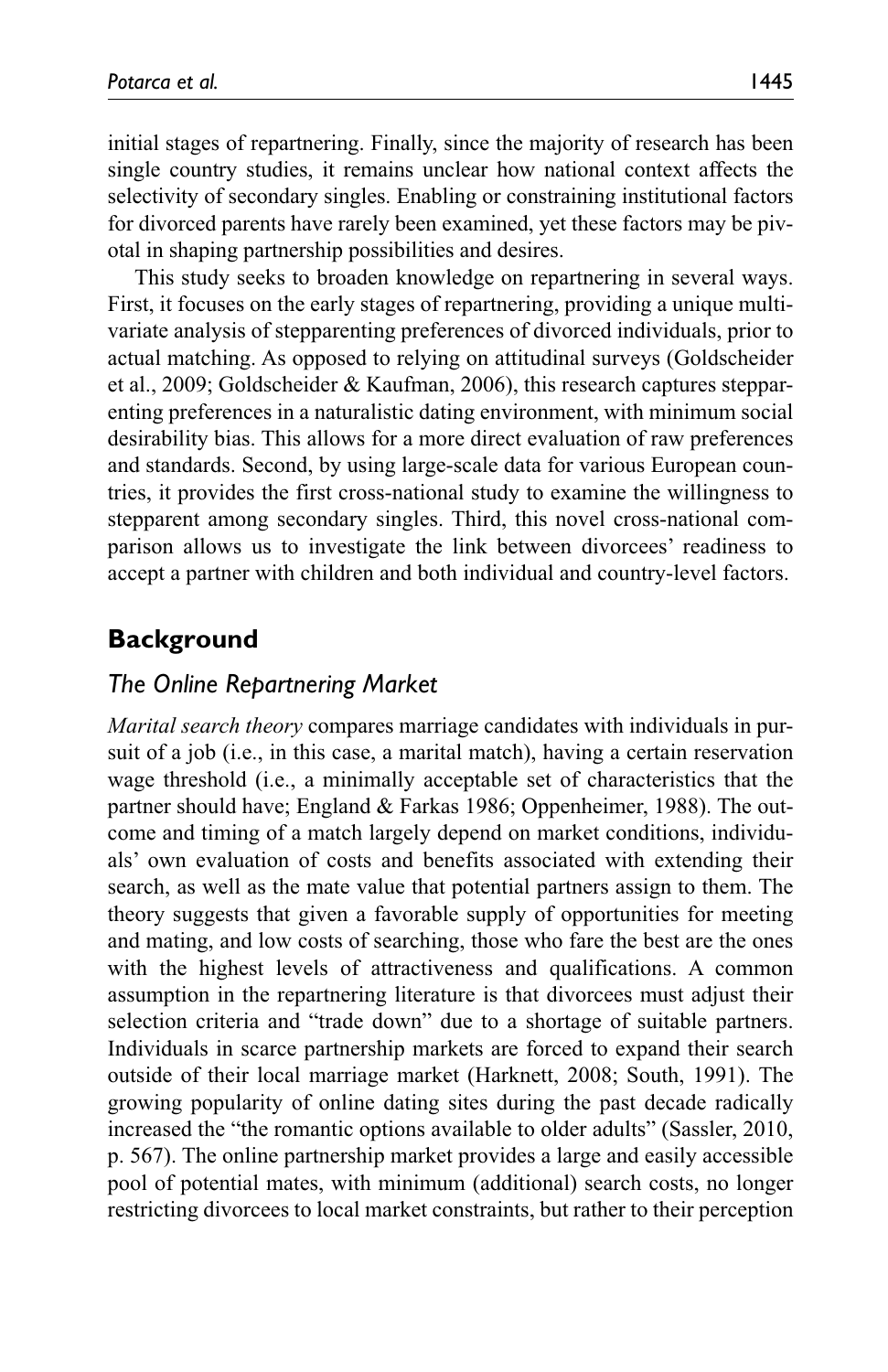of their own market value or the economic need of repartnering. This study therefore contends that relationship demands and preferences are determined by the profile of partnership "seekers" and the perception of own attractiveness in the mating market, and that reservation wage levels (i.e., accepting a partner with children) are altered by key attributes such as their gender and own parental status (Kalmijn, 1994), which we now outline below.

# *Gender*

Past studies have often shown that in comparison to women, men are generally more successful in overall levels and speed of repartnering (e.g., de Graaf & Kalmijn, 2003; Ivanova, Kalmijn, & Uunk, 2013; Poortman, 2007; Shafer & James, 2013; Wu & Schimmele, 2005), and have more favorable odds even when accounting for the presence of own children (Bernhardt & Goldscheider, 2002; Wu & Schimmele, 2005). Gender differences in the likelihood and timing of second union formation have been attributed to multiple causes: divorced women might have a lower desire to remarry (Frazier, Arikian, Benson, Losoff, & Maurer, 1996) and benefit less from partnerships (Poortman, 2007); a scarce availability of desirable mates for divorced women given men's overall tendency to enter partnerships with younger, childless, and never-married women (de Jong Gierveld, 2004; Goldscheider et al., 2009; Goldscheider & Kaufman, 2006; Sassler, 2010); and a stronger stigma of divorce and lone parenthood for women, who usually hold custody of children (Goldscheider & Sassler, 2006; Jansen, Mortelmans, & Snoeckx, 2009). This study examines divorcees who are purposely seeking a new relationship in a large pool of potential candidates. Since we examine preferences of partner seekers and not successful unions, the argument of a reduced desire to repartner given market constraints and difficulties in finding a partner does not apply in the context of this study. Moreover, given that our sample includes a sizeable subgroup of divorced men with coresidential children, we are in the unique position to address gender differences over and above the "child burden" effect (Jansen et al., 2009, p. 1285).

When it comes to accepting a partner with children, research shows that women have a lower selectivity than men. Women have a greater willingness to marry someone with children (Goldscheider et al., 2009; Goldscheider & Kaufman, 2006; Raley & Bratter, 2004) and are more prone to enter a union with a partner who has coresident children (Bernhardt & Goldscheider, 2002). This gender discrepancy could be attributed to the postdivorce living arrangement of children usually residing with the mother. This means that after entering a union with someone with children, men would be more likely to live with their stepchildren compared to women who would more often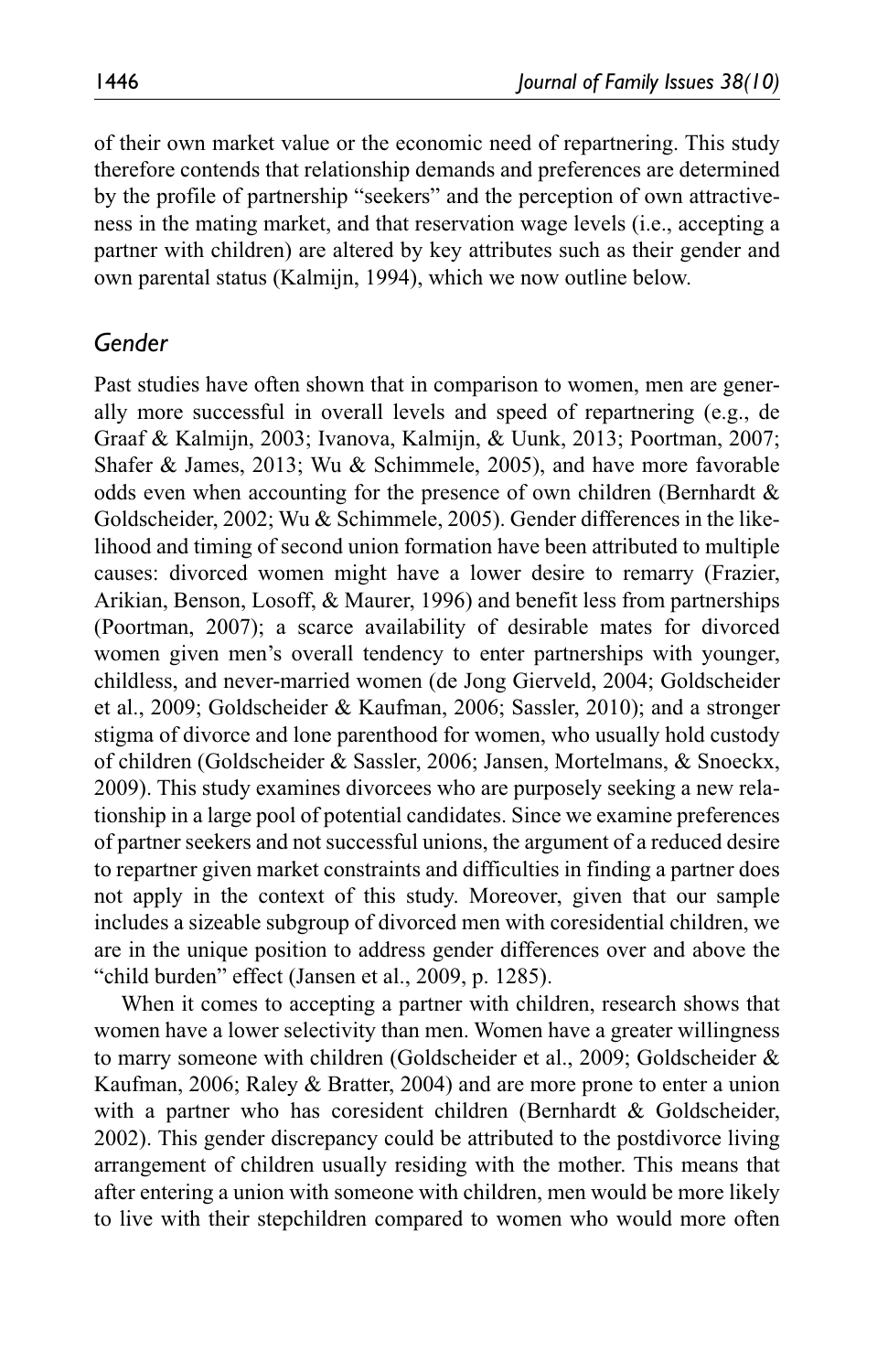have nonresident stepchildren (Goldscheider & Kaufman, 2006; Goldscheider & Sassler, 2006). Nonetheless, women are more open toward having a partner who is already a parent even when stepchildren are coresident (Bernhardt & Goldscheider, 2002). The explanation relates to the greater divorce stigma experienced by women and their subsequent decreased mate value, as well as their greater willingness to care and invest in nonbiological children as opposed to men's reluctance to support someone else's children (Bernhardt & Goldscheider, 2002; Goldscheider & Sassler, 2006). Therefore, we expect divorced women to be more willing to date a partner with resident children than divorced men.

## *Number of Children*

The role of resident children in shaping the dating choices and chances of divorcees is a core factor that remains interwoven with many aspects discussed until now, particularly gender. Gender effects are prominent due to the fact that, as previously mentioned, children generally reside with the mother after divorce (Goldscheider & Kaufman, 2006; Goldscheider & Sassler, 2006). Having resident children is generally shown to deter the likelihood of second union formation, particularly among women (e.g., the United States: Bumpass, Sweet, & Martin, 1990; Graefe & Lichter, 2007; the Netherlands: de Graaf & Kalmijn, 2003; Great Britain: Lampard & Peggs, 1999; France: Beaujouan, 2012; for cross-national European studies, see Ivanova et al., 2013; Jansen et al., 2009). The effect tends to be stronger for single parents with multiple children (Bumpass et al., 1990) or younger children (Jansen et al., 2009). Qian, Lichter, and Mellott (2005) find that women who experienced out-of-wedlock childbearing have higher chances of cohabiting rather than marrying and are usually matched with less appealing men (e.g., lower educated, older).

Several explanations explore why children might impede partnering prospects. The most common explanation is the sheer scarcity of time and opportunities to meet and find a new partner (Glenn, 2002). Another reason, which is more applicable in the case of online daters actively searching for a mate in a large partnership market, is that having children has implications for the way in which individuals are perceived as potential partners (Qian et al., 2005). Parents might have a decreased mate value due to concerns that nonbiological children could strain the relationship (de Graaf & Kalmijn, 2003) or due to people's reluctance to make financial and parenting investments in nonbiological children (Lampard & Peggs, 1999; Qian et al., 2005). One general expectation we can draw from these arguments is that divorcees with resident children would be less attractive on the dating market than those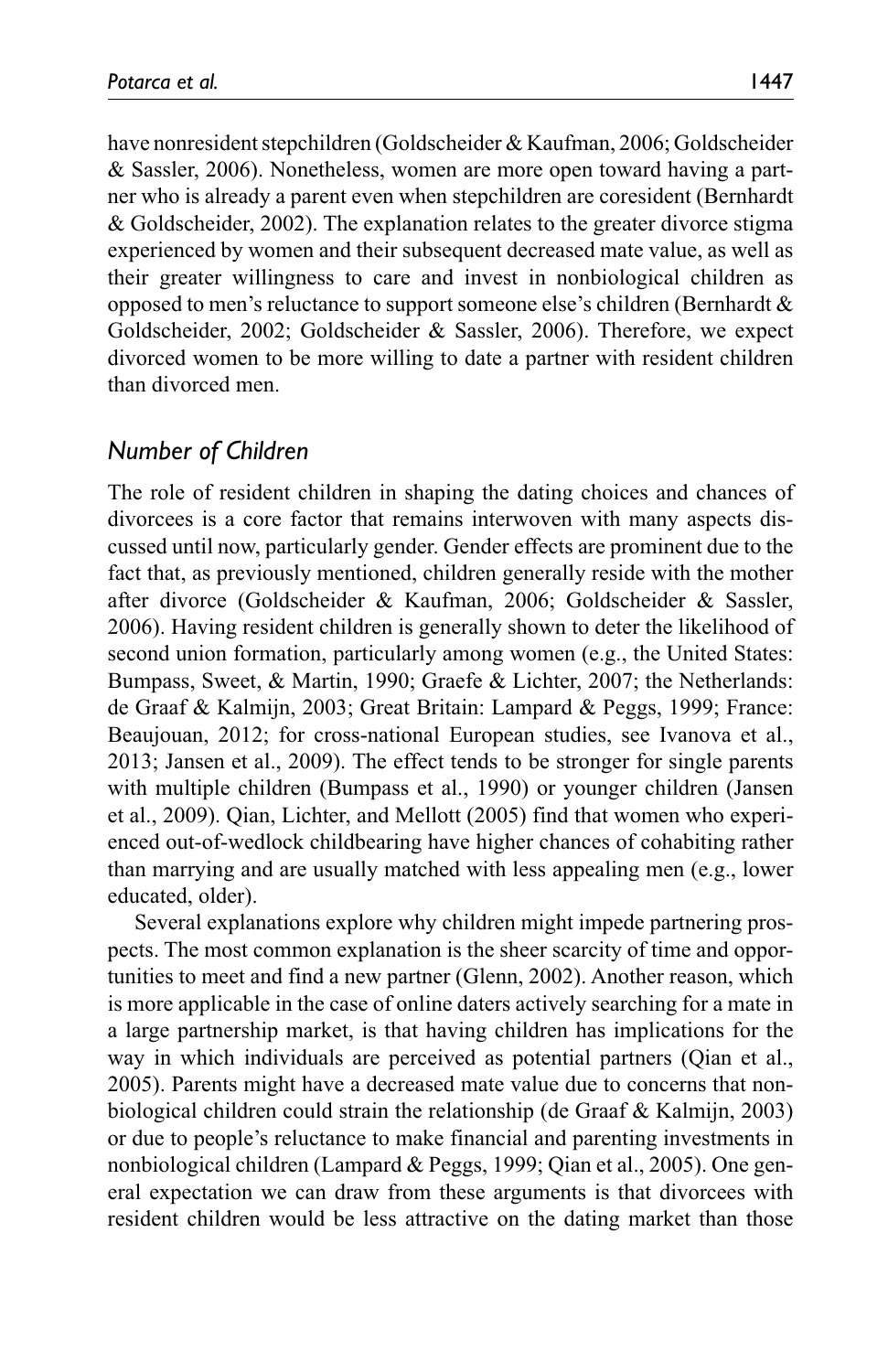without children, particularly when there are more children. Divorcees with children might be cognizant of their negative capital on the dating market and downgrade their expectations for a new match.

Previous research indeed shows that both men and women with coresidential or noncoresidential children have more favorable attitudes toward stepparenting than those without children (Goldscheider & Kaufman, 2006). Goldscheider and Sassler (2006) also reveal that for both men and women, resident children increase the chances of starting a new union with partners who also have children. These findings could also be related to the tendency to hold more positive attitudes toward those that have a similar nonnormative parenting status (Goldscheider & Kaufman, 2006). Other studies uncover a stronger effect of resident children on women's chances of repartnering with someone who has children from previous unions, compared to men (Bernhardt & Goldscheider, 2002; Goldscheider et al., 2009). As opposed to custodial mothers, fathers living with their children are believed to be more selective and less eager to get involved in complex family arrangements (Goldscheider et al., 2009). Nonetheless, fathers' lower willingness to stepparent could also be linked to the more favorable prospects that men with children have on the dating market and their greater ability to attract never-married or childless partners (Shafer, 2013; Stewart, Manning, & Smock, 2003; Wu & Schimmele, 2005). We then expect a positive association between presence of own children and willingness to date someone with residential children for both men and women, but with a more prominent effect for women.

## *Contextual Background of Repartnering Preferences*

Although rarely empirically examined, the preferences of secondary singles are also conditional on national institutional features, which mitigate the potentially negative economic consequences of divorce and shape divorcees' economic independence and repartnering options. The previously outlined *marital search theory* argues that certain institutional conditions that favor female labor market involvement and independence are able to *subsidize* women's search for a partner until an appropriate match is found (Oppenheimer, 1988). Economic dependence (generally of women) following divorce may create a higher need or haste to repartner someone irrespective of their parental status, which in turn may increase readiness to stepparent. This cross-national study allows us to empirically test the link between divorcees' willingness to stepparent and national-level indicators of maternal labor market participation, gender wage gap, and child care arrangements. Since women have a higher risk of falling into poverty after divorce (e.g., Holden & Smock, 1991) and are more susceptible to work and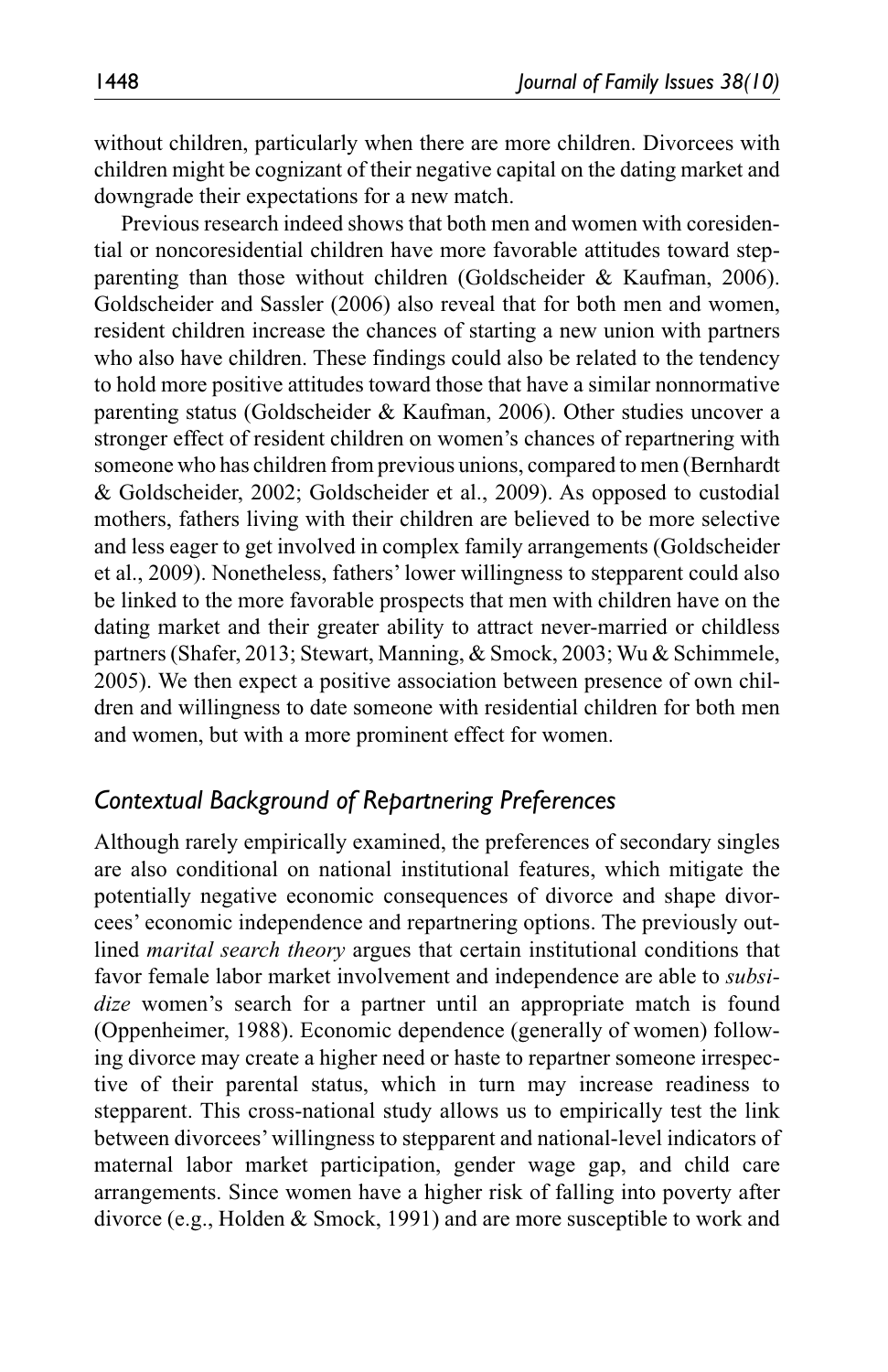family reconciliation issues (Esping-Andersen, 2009), this section focuses primarily on how macro-level factors influence the mate preferences of divorced women with resident children.

A high *full-time maternal employment* rate points to an institutional context that enables the economic autonomy of women with children. An extended access to full-time employment for mothers would then mitigate the potential income decline following divorce. As seen in Table 1, Poland and Sweden have some of the highest rates of maternal full-time employment among the countries included in this study. Divorced women from Scandinavian countries in general are known to have high levels of both education and gainful employment (Uunk, 2004). Poland also maintains high overall female fulltime employment, despite labor market transformations and declining stateprovided child care support in recent decades (Kotowska, Jóźwiak, Matysiak, & Baranowska, 2008). We anticipate that in such national settings that foster high full-time maternal employment, divorced mothers would have a higher chance of attaining economic independence, and thus display higher selectivity in partner preferences (i.e., lower willingness to stepparent).

It is not only maternal labor market participation that plays a role but also the extent of the *gender pay gap* and whether women have the capacity to earn enough to ensure economic autonomy. Andreß, Borgloh, Bröckel, Giesselmann, and Hummelsheim (2006) argue that gender differences in postdivorce economic deterioration would be reduced if, among others, women's earning opportunities were equal to men's. To test this, we assume that the higher the gender pay gap in a country, the greater women's dependency on entering a new partnership, irrespective of the potential presence of stepchildren. In countries such as the Netherlands, Austria, Switzerland, and Germany, which display some of the biggest gender pay gaps in our sample (and Europe, for that matter), we anticipate divorced mothers to be less selective and be more acceptant of a partner with children.

Finally, numerous studies have found that family-friendly policies have a positive impact on the employment and income level of women after divorce (e.g., Dewilde, 2002; Gornick, Meyers, & Ross, 1997; Raeymaeckers, Dewilde, & Mortelmans, 2008; Raeymaeckers, Dewilde, Snoeckx, & Mortelmans, 2008; Uunk, 2004; van Damme, Kalmijn, & Uunk, 2008). *Formal child care* arrangements play a substantial role in allowing divorced mothers to combine work and family (Raeymaeckers, Dewilde, & Mortelmans, 2008; Raeymaeckers, Dewilde, Snoeckx, et al., 2008; Uunk 2004) and ensure mothers' employment continuity (Stier, Lewin-Epstein, & Braun, 2001; Uunk, Kalmijn, & Muffels, 2005). Jansen et al. (2009) propose that when child care arrangements are not sufficiently available to allow single mothers to achieve self-reliance through full-time employment, the only alternative to ensuring their own and children's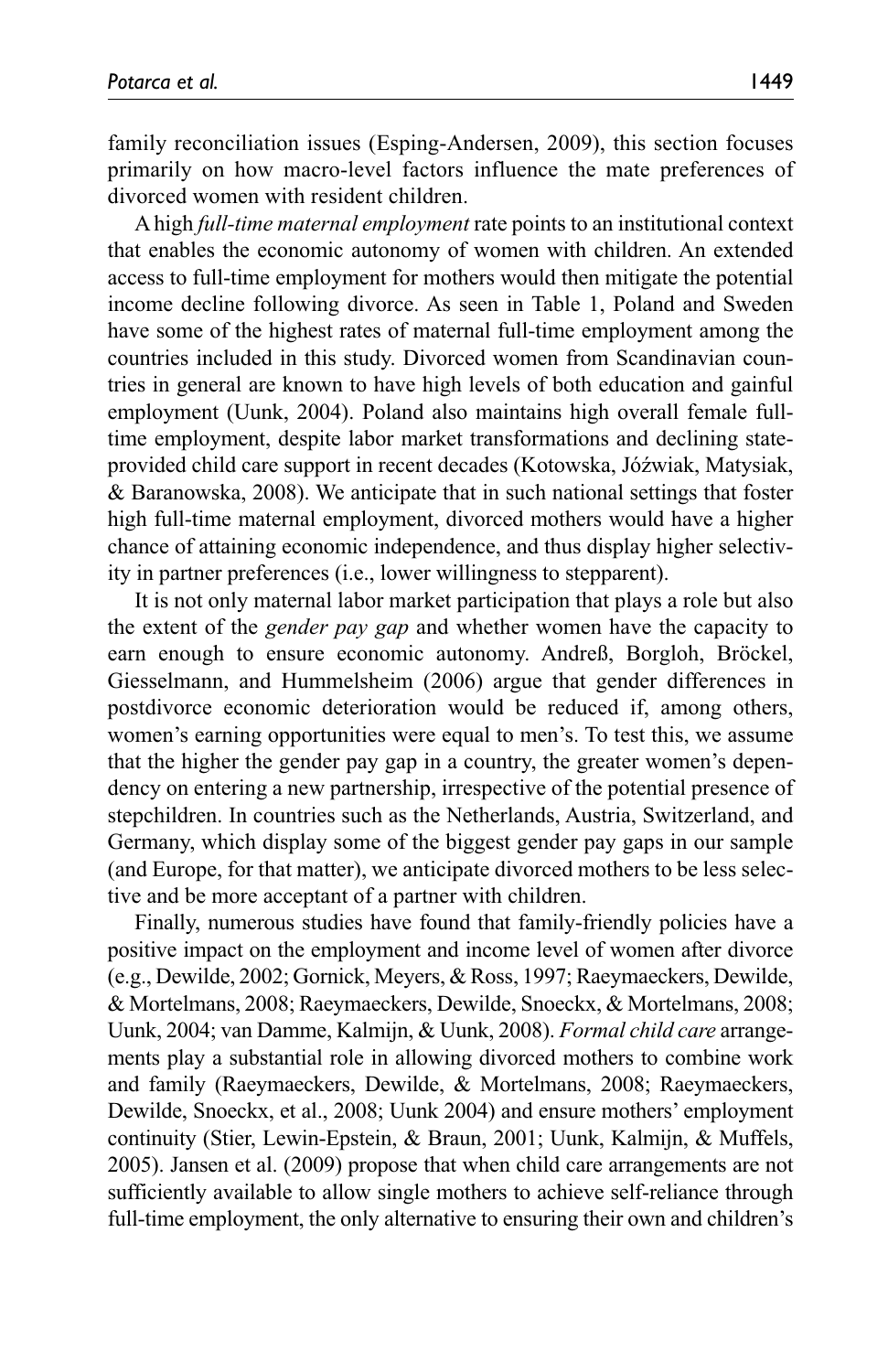economic well-being is through repartnering. Keck and Saraceno (2013) demonstrate that the most effective policy to enable mothers to remain in paid work is generous provision of child care services for children under the age of 3. We therefore examine country differences in terms of child care provisions for very young children between the ages of 0 to 2 years. Table 1 shows that for the countries included in this study, the Netherlands, Sweden, and France have the highest shares of children under 3 cared for in formal arrangements. Sweden is known not only for high usage/demand, wide availability, and flexibility (i.e., services provided at atypical hours over the week and the year) of formal child care facilities, but also for highly positive attitudes toward the use of child care services (European Commission, 2009; Mills et al., 2014). Swedish parents are also less reliant on nonformal child care arrangements. Dutch and French parents, on the other hand, complement the widespread use of formal child care services with greater reliance on other arrangements such as childminders, family, or friends (European Commission, 2009). Germany has a moderate level of children under 3 in formal care. It also has a strong tradition of parttime child care arrangements (i.e., less than 30 hours per week), which, in combination with a rather low use of informal arrangements, hinders mothers' full-time employment. A country that provides highly restrictive formal child care provisions is represented by Poland, where coverage of child care arrangements is limited and unable to meet the demands of employed parents (European Commission, 2009). Informal kin and nonkin networks, however, play a significant compensating role. Based on this overview, we anticipate that in countries with high child care provisions (particularly formal), such as Sweden and France,<sup>1</sup> divorced mothers are more selective in their repartnering choices and thus are less willing to have a partner with resident children.

# **Method**

# *Data and Sample*

We analyze anonymized profile and preference information of childless never-married and divorced members registered at the *eDarling* online dating site. In an agreement with the company, data were accessed in September 2011. The website is currently based in 20 countries in Europe and Latin America, including the 8 countries under focus in this study, which were the first ones that had an active website and comparable database of users at the time of data access. As previously outlined and seen in Table 1, the countries exemplify national contexts with a great deal of variation in terms of institutional arrangements relevant for divorced mothers' economic independence. The *eDarling* company is one of the largest European partner agencies on the web (Datingsitesreviewed.com, 2012). In Germany, for instance, *eDarling*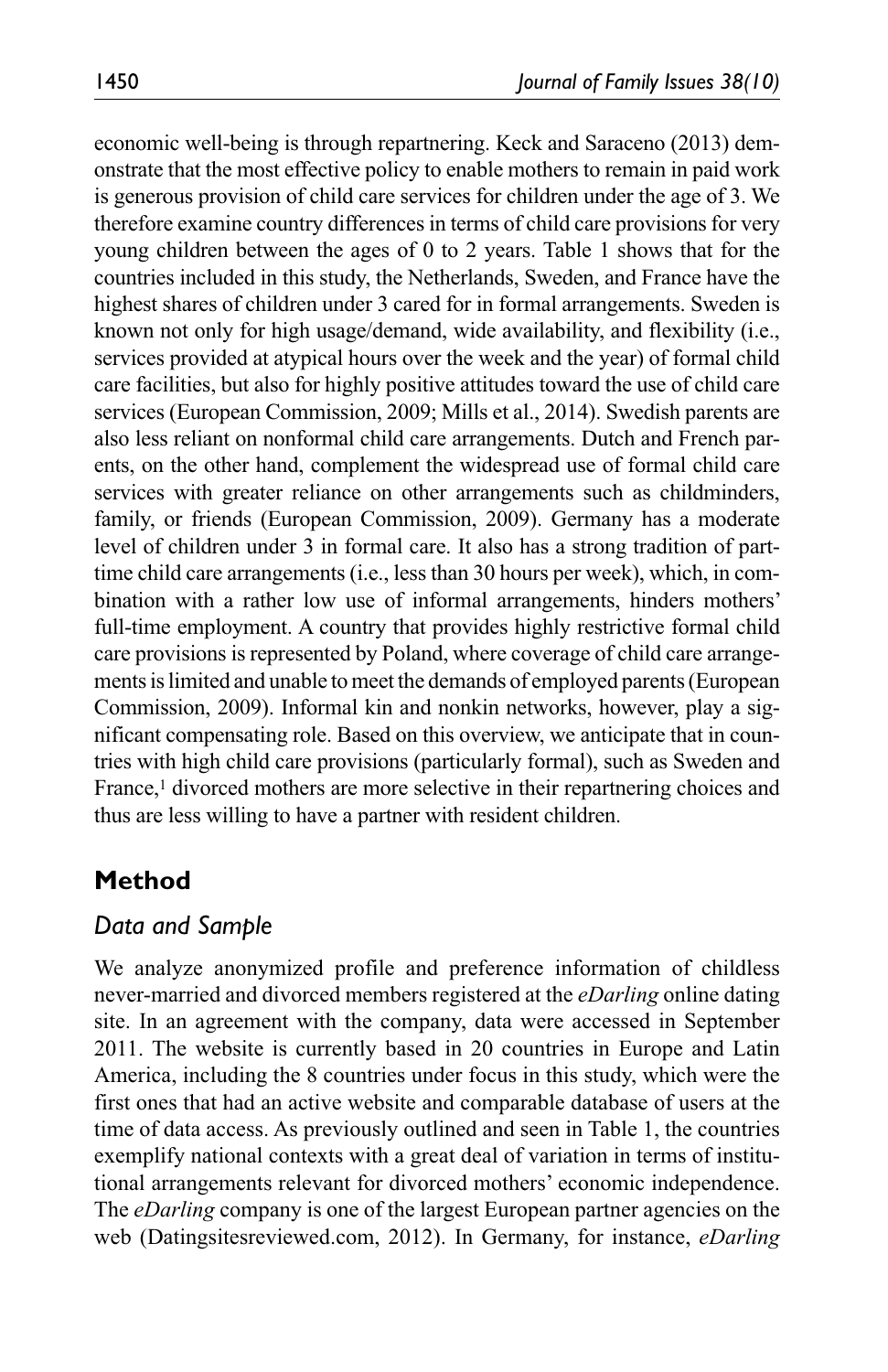|                 | Maternal full-<br>time equivalent<br>employment rate <sup>a</sup> | Gender<br>wage gap <sup>b</sup> | Formal<br>child care <sup>c</sup> | Informal<br>child care <sup>c</sup> |
|-----------------|-------------------------------------------------------------------|---------------------------------|-----------------------------------|-------------------------------------|
|                 | 2010                                                              | 2010                            | 2011                              | 2010                                |
| Germany         | 18.9                                                              | 16.8                            | 24                                | 15                                  |
| Austria         | 28.4                                                              | 19.2                            | $\overline{14}$                   | 37                                  |
| Switzerland     | 12.0                                                              | 18.5                            | 24                                | 45                                  |
| The Netherlands | 10.7                                                              | 20.5                            | 52                                | 59                                  |
| Sweden          | 46.5                                                              | 14.3                            | 51                                | 3                                   |
| France          | 39.5                                                              | 4.1                             | 44                                | 21                                  |
| Spain           | 40.5                                                              | 6.1                             | 39                                | 20                                  |
| Poland          | 50.9                                                              | 6.2                             | 3                                 | 35                                  |

#### **Table 1.** National-Level Indicators by Country.

a EU-LFS (European Commission, 2010) and EU-SILC (Central Statistics Office, 2010). For Switzerland, we use data from the Swiss Labour Force Survey (Swiss Federal Statistical Office, 2010). **DOECD Employment Database. 'Eurostat SILC**; European Commission report. In percentage of children under 3 years of age cared for.

tops the ranking of online dating services having roughly twice as many users as their main competitor (Süllhöfer, 2013). The website provides the possibility of enrolling as either a nonpremium (free) or a premium (paid) member. Nonpremium membership includes registration, filling in an entry questionnaire of 283 questions and the opportunity to browse through the proposed profiles of candidates without being able to inspect their photos or exchange e-mails. To gain access to pictures and to establish and react to contacts, a monthly subscription fee is required (premium membership). The entry questionnaire includes a personality test, personal details (e.g., age, occupation, educational level, race, religion, marital status, height, lifestyle habits, etc.), importance awarded to partner's characteristics (e.g., education, physical appearance), as well as preferences for potential partners in terms of age, height, geographical location, fertility history and plans, and race.

The data analyzed in this study focus on the user profile information and the dating preferences that divorced online daters express when filling in the entry questionnaire. The total sample consists of 196,777 divorced heterosexual online daters, extracted from a total initial sample of 865,954 heterosexual site users. We excluded members younger than 20 (amounting to  $N = 44,457$ ) given a higher chance that coresident children could refer to coresident younger siblings. We also excluded the groups of never married  $(N = 461, 402)$ , separated<sup>2</sup>  $(N = 127,995)$ , and widowed  $(N = 35,323)$ , given that the study focuses strictly on the stepparenting preferences of divorced men and women.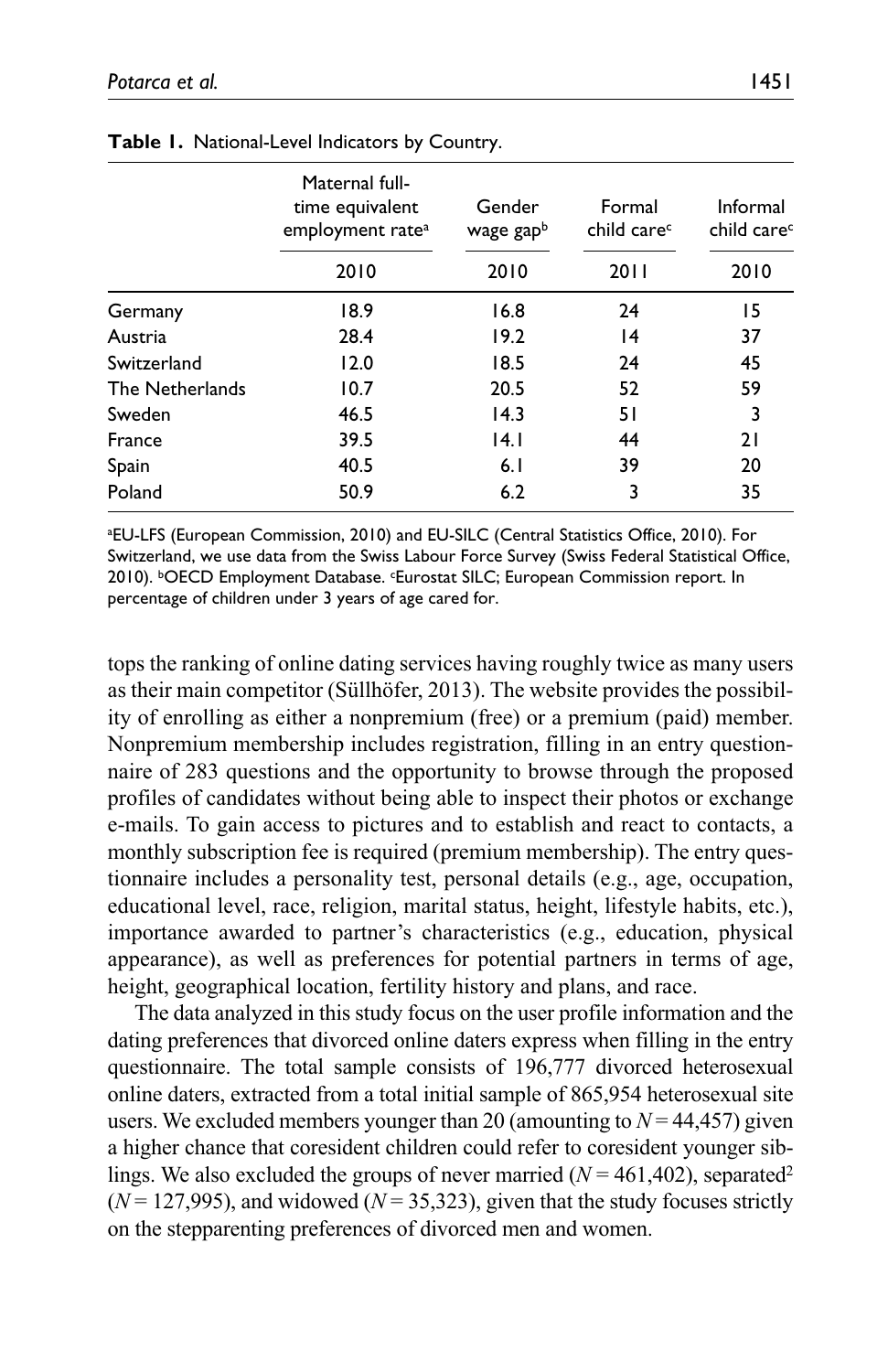### *Sample Representativeness*

One concern might be related to the representativeness of our sample in relation to the broader population of divorcees in each country. Given that individuals who are most likely to enroll on an Internet dating site are the ones who regularly use the Internet, which makes the results more generalizable to the population of Internet users, we briefly compare the sociodemographic profile of divorced online daters in our sample to a sample of divorced Internet users (Table 2). The population of Internet users is generally defined by overrepresentations of younger and highly educated individuals (Eurostat, 2011), as also seen when comparing divorced Internet users to the broader group of divorcees in Table 2. First, the gender distribution of divorcees enrolled on the *eDarling* dating site reflects an overrepresentation of women, similar to the distribution of male and female Internet users. Second, for both men and women, the average age of divorced online daters is slightly younger compared to the Internetusing divorced. The mean age of divorced members on the dating site ranges from 41.2 (for men) and 41 (for women) in Poland to 49.7 (for men) and 49.8 (for women) in Sweden. Finally, we contrast the proportion of highly educated individuals in each population. Whereas divorced men on the dating website are higher educated to a lower extent than the Internet-using divorced men (with the exception of divorced daters in Sweden), divorced women who are dating online are more often highly educated (with the exception of those in Germany, Switzerland, or the Netherlands). For instance, there are 41.2% highly educated women enrolled on the *eDarling* dating site in France compared to 31% highly educated women regularly using the Internet. Therefore, given an overrepresentation of somewhat younger and better educated divorced women and the fact that women belonging to these groups were previously found to be less willing and less likely to enter a union with a partner who already has children (Bernhardt & Goldscheider, 2002; Goldscheider & Kaufman, 2006), we can presume that our potential findings regarding women display a slightly higher selectivity (i.e., lower willingness to stepparent) than what would be expected from a general analysis of Internet-using divorcees.

### *Measurement of Variables*

#### *Individual-Level Variables*

*Dependent variable*. The acceptance of a partner with children is a binary variable  $(0 = no, and 1 = yes)$ , based on the item "Would you accept a person living with children under 18?"

*Independent variables*. Previous union experience is gauged by looking at *marital status*, which is a dichotomous variable (1 = *divorced*). *Coresident children* is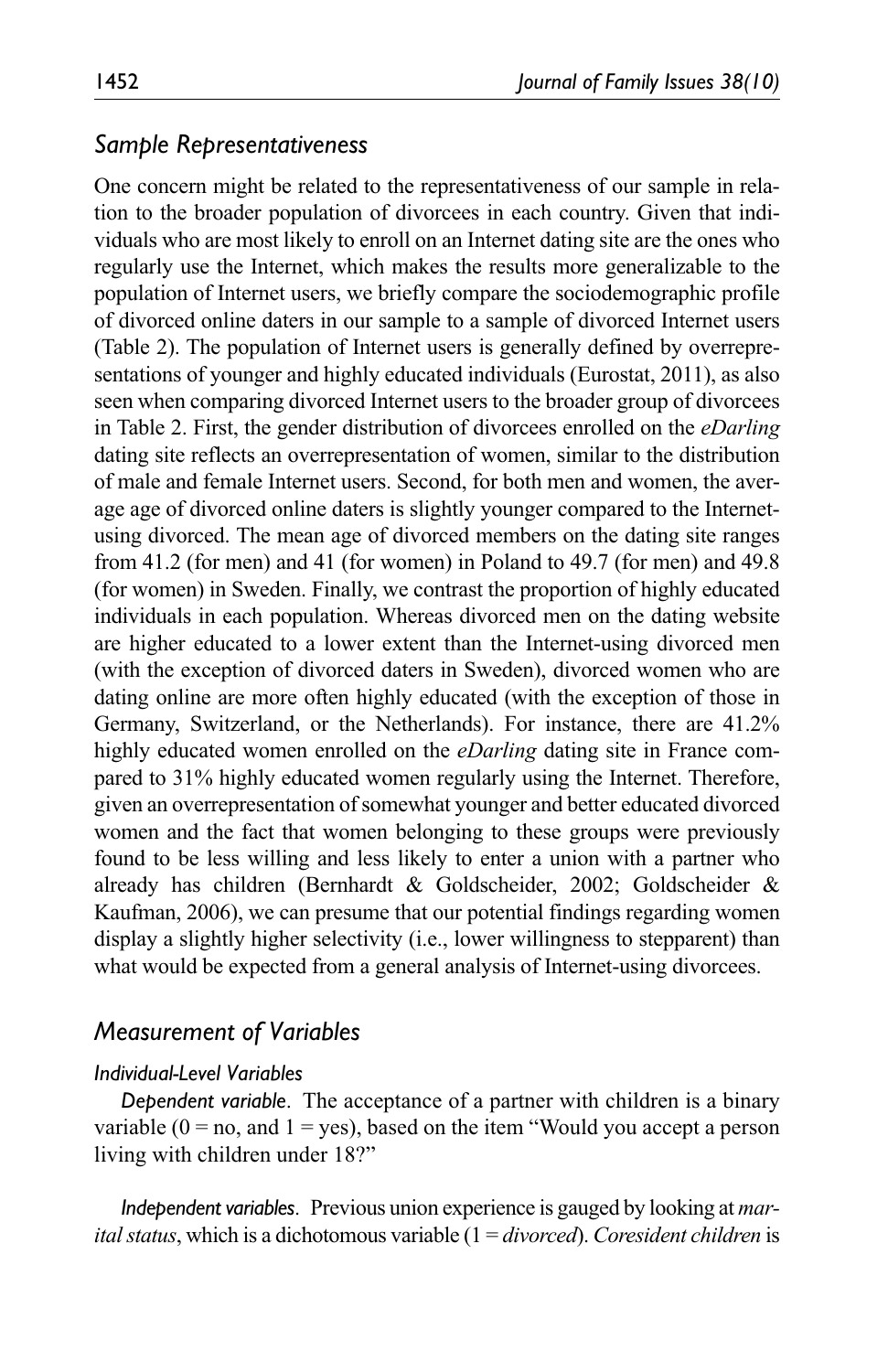|                                     | Divorced online<br>daters |            | Divorced Internet<br>users |               | Divorced general<br>population |               |
|-------------------------------------|---------------------------|------------|----------------------------|---------------|--------------------------------|---------------|
|                                     | Men                       | Women      | Men                        | Women         | Men                            | Women         |
| Gender distribution (%)             |                           |            |                            |               |                                |               |
| Germany                             | 43.6                      | 56.4       | 41.0                       | 59.0          | 40.3                           | 59.7          |
| Austria                             | 42.4                      | 57.6       | 33.6                       | 66.4          | 36.1                           | 63.9          |
| Switzerland                         | 38.3                      | 61.7       | 47.6                       | 52.4          | 41.9                           | 58.I          |
| The Netherlands                     | 45.3                      | 54.7       | 33.7                       | 66.3          | 35.4                           | 64.6          |
| Sweden                              | 44.1                      | 55.9       | 34.2                       | 65.8          | 35.1                           | 64.9          |
| France                              | 36.3                      | 63.7       | 37.1                       | 62.9          | 42.8                           | 57.2          |
| Spain                               | 41.5                      | 58.5       | 47.8                       | 52.2          | 44.7                           | 55.3          |
| Poland                              | 40.8                      | 59.2       | 28.9                       | 71.1          | 32.8                           | 67.2          |
| Mean age 20-95 (SD)                 |                           |            |                            |               |                                |               |
| Germany                             | 47.4 (8.8)                | 46.1(8.6)  | 49.7 (9.8)                 | 48.4 $(11.1)$ | $54.3$ (11.5)                  | 52.4 (12.4)   |
| Austria                             | 47.0 (8.9)                | 46.5(8.3)  | 50.5 (9.9)                 | 49.7 (10.4)   | 52.5 $(11.4)$                  | 51.1(11.0)    |
| Switzerland                         | 49.1 (9.2)                | 48.1 (8.5) | 49.3 (11.8)                | 51.5(9.2)     | 51.8(12.3)                     | $55.2$ (11.5) |
| The Netherlands                     | 49.0 (9.1)                | 47.9 (8.9) | 52.8 (9.5)                 | 52.0 (10.9)   | 54.5 (10.6)                    | $53.3$ (11.5) |
| Sweden                              | 49.7 (10.4)               | 49.8 (9.9) | $56.2$ (11.3)              | 55.4 (12.1)   | 59.5 (12.0)                    | 57.1 (11.9)   |
| France                              | 47.8 (9.5)                | 48.2 (9.4) | 52.8 (10.2)                | 48.5 (11.2)   | 55.4 (10.1)                    | 51.5(13.4)    |
| Spain                               | 45.5 (8.6)                | 44.9 (7.9) | 46.7 (10.4)                | 45.8 (10.4)   | $50.0$ (11.5)                  | 49.7 (11.8)   |
| Poland                              | 41.2(9.2)                 | 41.0(9.3)  | 56.7 (10.2)                | 43.5 (10.7)   | 54.3 (10.2)                    | 49.8 (12.7)   |
| Individuals with high education (%) |                           |            |                            |               |                                |               |
| Germany                             | 20.7                      | 16.3       | 40.4                       | 26.5          | 32.3                           | 17.4          |
| Austria                             | 19.9                      | 20.7       | 20.0                       | 17.2          | 14.3                           | 16.2          |
| Switzerland                         | 40.0                      | 34.1       | 65.0                       | 47.8          | 51.9                           | 38.9          |
| The Netherlands                     | 28.8                      | 25.9       | 36.7                       | 29.8          | 31.4                           | 26.6          |
| Sweden                              | 35.7                      | 45.2       | 28.0                       | 44.9          | 24.2                           | 41.0          |
| France                              | 38.9                      | 41.2       | 47.9                       | 31.0          | 22.4                           | 20.0          |
| Spain                               | 32.9                      | 36.2       | 52.7                       | 30.0          | 41.2                           | 19.0          |
| Poland                              | 32.0                      | 44.6       | 47.6                       | 42.6          | 22.2                           | 26.1          |

#### **Table 2.** Sociodemographic Characteristics of Divorced Website Users Versus National Statistics of Divorcees.

*Note*. The figures in the *Divorced Internet users* and the *Divorced general population* panels related to the population of divorced Internet users and divorced individuals in general, respectively, are calculations by authors based on nationally representative weighted data from the fifth wave of the ESS (ESS Round 5, 2010). Given unavailability of data on Internet use for Austria in the fifth round of the ESS, we rely on data from the fourth wave (ESS, 2008). To examine the sociodemographic characteristics of individuals who regularly use the Internet, we selected respondents who mentioned using the Internet at least once a week, based on the following item: "How often do you use the Internet, the World Wide Web, or e-mail—whether at home or at work—for your personal use?"

measured by the question "How many children under 18 live with you?"  $(1 = no$ *children*, 2 = *one*, 3 = *two*, and 4 = *three or more children*). This measure does not allow us to distinguish whether the child is biologically or legally related to any of the adults in the household. Given the high level of interactions included in our analyses, we combined the information on both marital and parenting experience and created a comprehensive variable titled *family status* (1 = *childless divorced*, 2 = *divorced with one coresident child*, 3 = *divorced with 2 coresident children*,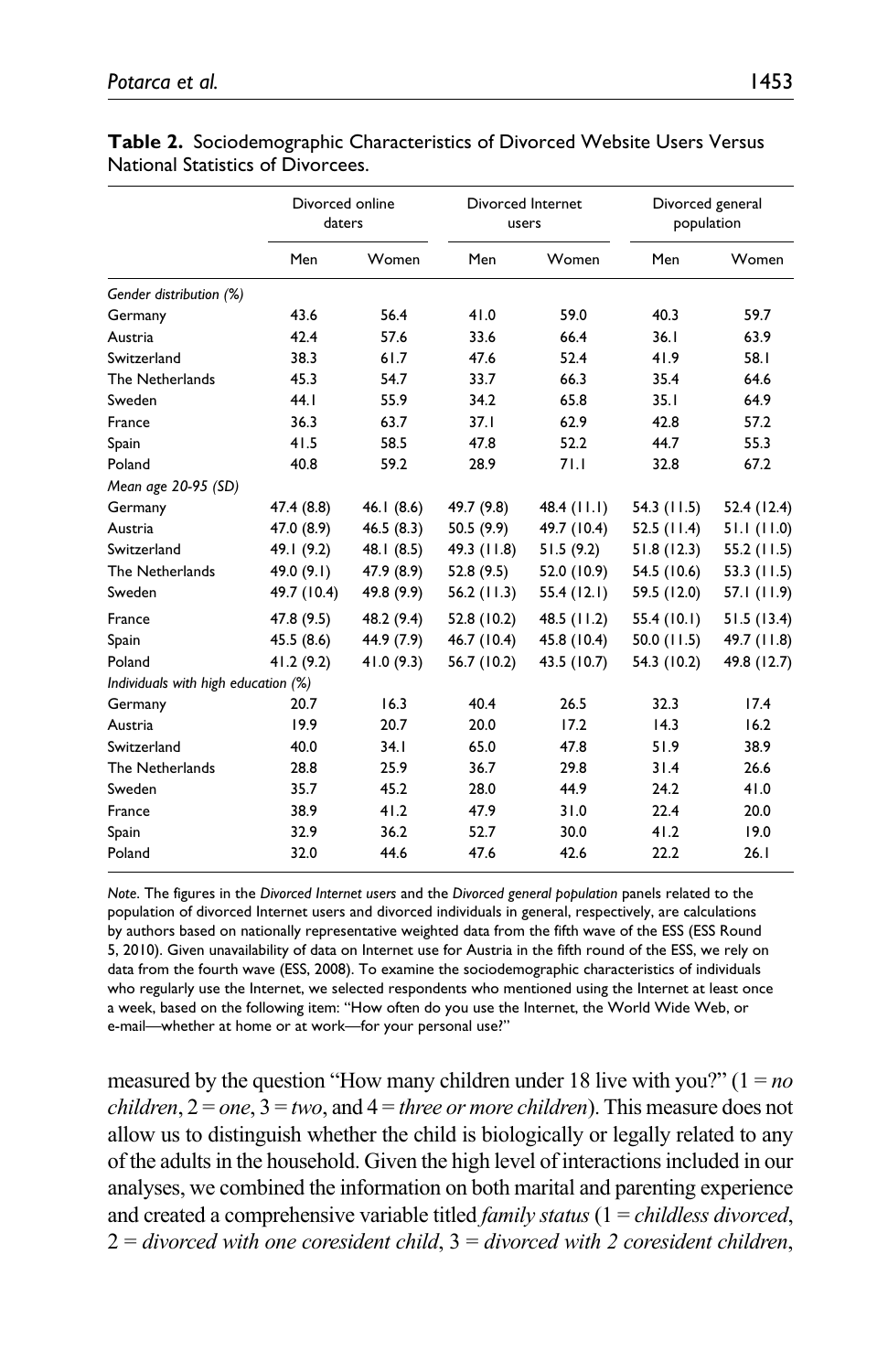and 4 = *divorced with three or more coresident children*). *Gender* is a dummy variable  $(1 =$  female).

We also introduce control variables for factors that have been shown to affect remarriage. These include *educational level*  $(1 = low, 2 = medium, 3 =$ *high*), *age* (in years, ranging from 20 to 95), *age squared, race* (1 = *European*, 2 = *Hispanic*, 3 = *Arabic*, 4 = *Asian*, 5 = *African*, or 6 = *other*), *religion* (1 = *Christian*, 2 = *Muslim*, 3 = *Buddhist*, 4 = *atheist*, 5 = *nonreligious believer*, and 6 = *other denominations*), *family formation intentions* (captured through the question "Do you want to have children and start a family with the person you are looking for?" with the following three options:  $1 = none$ ,  $2 = maybe$ , and 3 = *yes*), and *long-term dating intentions* (1 = *strong preference for a long-term relationship*). Finally, we also control for user's *type of member* $ship (1 = premium).$ 

*Contextual-Level Variables.* As described previously, a summary of the values of all contextual variables is shown in Table 1. The first two national-level variables are the level of *maternal full-time employment rate* and the *gender wage gap*. The *maternal full-time employment rate* is calculated as the employment/population ratio for full-time working (i.e., at least 40 hours of work per week) women aged 25 to 49 years living in a household with at least one child in the age category 0 to 2 years. For most countries, the indicator is computed based on 2010 EU-LFS and EU-SILC data. For Switzerland, however, we rely on 2010 Swiss Labour Force Survey data and compute mothers' employment rate for women aged 15 to 64 years who work full-time (i.e., an average of 41 hours per week) and who live in a household with at least one child under 7. Even though the two data sources do not perfectly match, we contend that they are fairly comparable. Both sources show Switzerland and the Netherlands having the lowest rates of full-time maternal employment, indicating the high prevalence of part-time work among mothers in both countries (Buchmann, Kriesi, & Sacchi, 2010; Wielers & Raven, 2013). The *gender wage gap* refers to full-time employees and is defined as the difference between male and female median wages divided by the male median wages. The data were provided by the OECD Family Database (Organisation for Economic Co-operation and Development, 2009). Finally, the national level of employment-related welfare provisions is addressed by looking at a measure of *formal child care*. We rely on Eurostat SILC (European Commission, 2013) data on the percentage of children in the age category 0 to 2 years cared for under formal arrangements. These refer to preschool education or equivalent, child care at center-based services outside school hours, a collective crèche, or another day care center including family day care organized/ controlled by a public or private structure.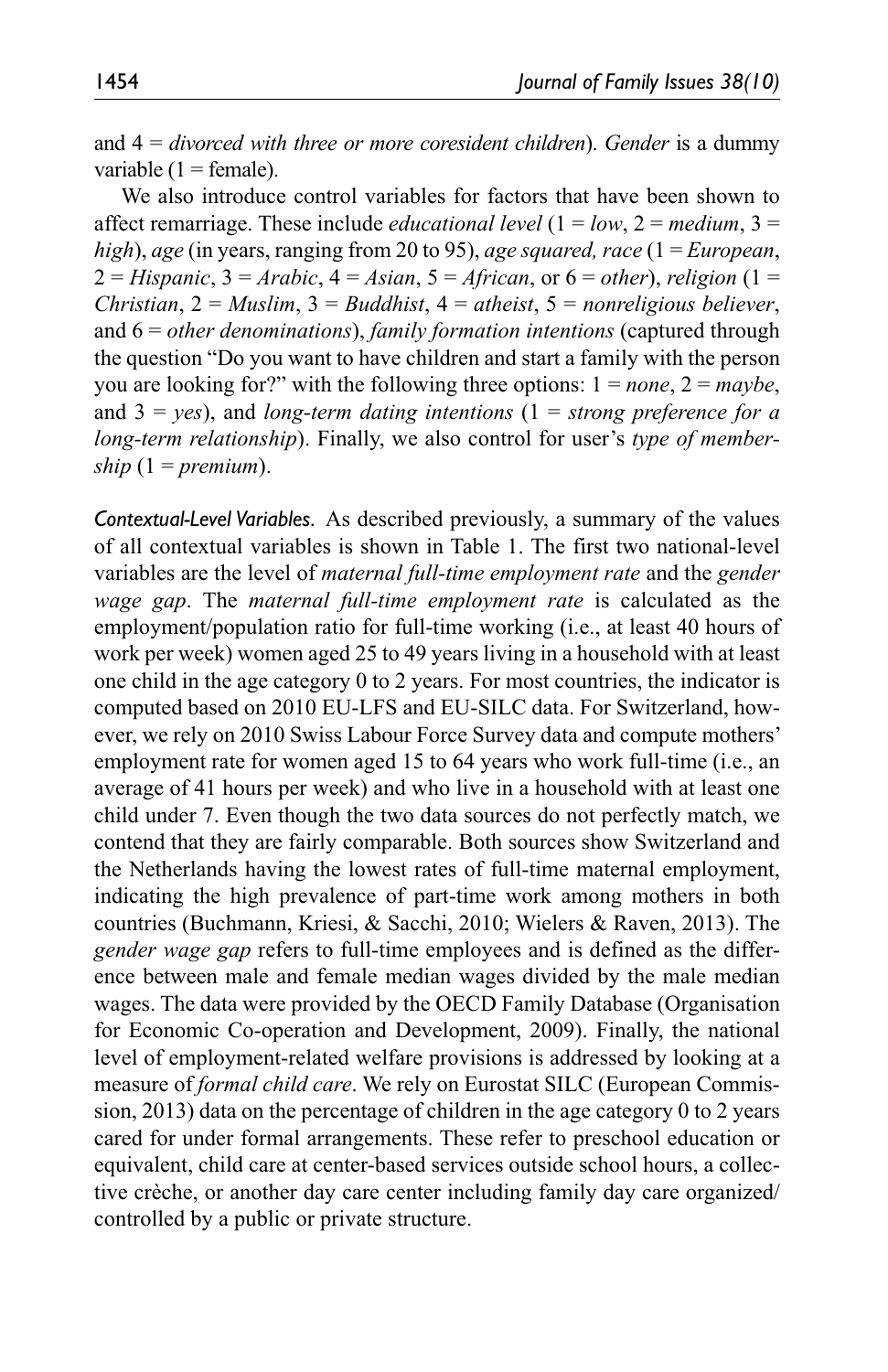## *Analytical Procedure*

The first step in the analyses was to examine the main sociodemographic characteristics of the divorced online daters included in our sample. Using Stata, we then carry out logistic regression models for our binary outcome variable. Despite the fact that the data include online daters living in eight European countries, using multilevel models that account for the nesting of individuals within countries would result in biased estimates due to the low number of upper level units (Bell, Morgan, Schoeneberger, Kromrey, & Ferron, 2014). Moreover, having only eight countries would make the results vulnerable to outliers and influential cases (Maas & Hox, 2005). As an alternative, we engage in a country fixed-effects model that includes distinct country dummies. We first estimate main and interaction effects of family status and gender in two logistic regression models (including control variables). In a second stage, we add interaction terms of family status, gender, and country. Based on this model, we predict probabilities (when all other variables are held constant at sample mean values) of accepting a partner with resident children, by family status and gender, for each country. In an approach similar to the two-stage regression, we then run simple ordinary least squares regression analyses with the country-specific predicted probabilities corresponding to divorced women with resident children as dependent variable and each of the following country-level predictors: maternal full-time employment rate, gender wage gap, and formal child care. To visually and more intuitively grasp the relationship between country-specific predicted probabilities and contextual variables, we graph a scatterplot with a fitted regression line for each country-level predictor. The main shortcoming of this analytical approach is its rather simplistic nature. The fact that the data set only includes eight upper level cases limits the ability to include covariates or examine the strength and robustness of the association between outcome and predictor in more detail. Nevertheless, its advantage is that is can still grasp cross-national variation in divorced mothers' willingness to stepparent and the potential clustering of countries in association with various macro-level indicators. Furthermore, all individuallevel analyses use the *cluster* option in Stata to adjust for nonindependence of divorcees who live in the same country.

# **Results**

## *Descriptive Results*

Table 3 reports the sociodemographic profile of divorced online daters included in our study. In each country, divorcees without children are much more represented among men, while divorcees with one or more children are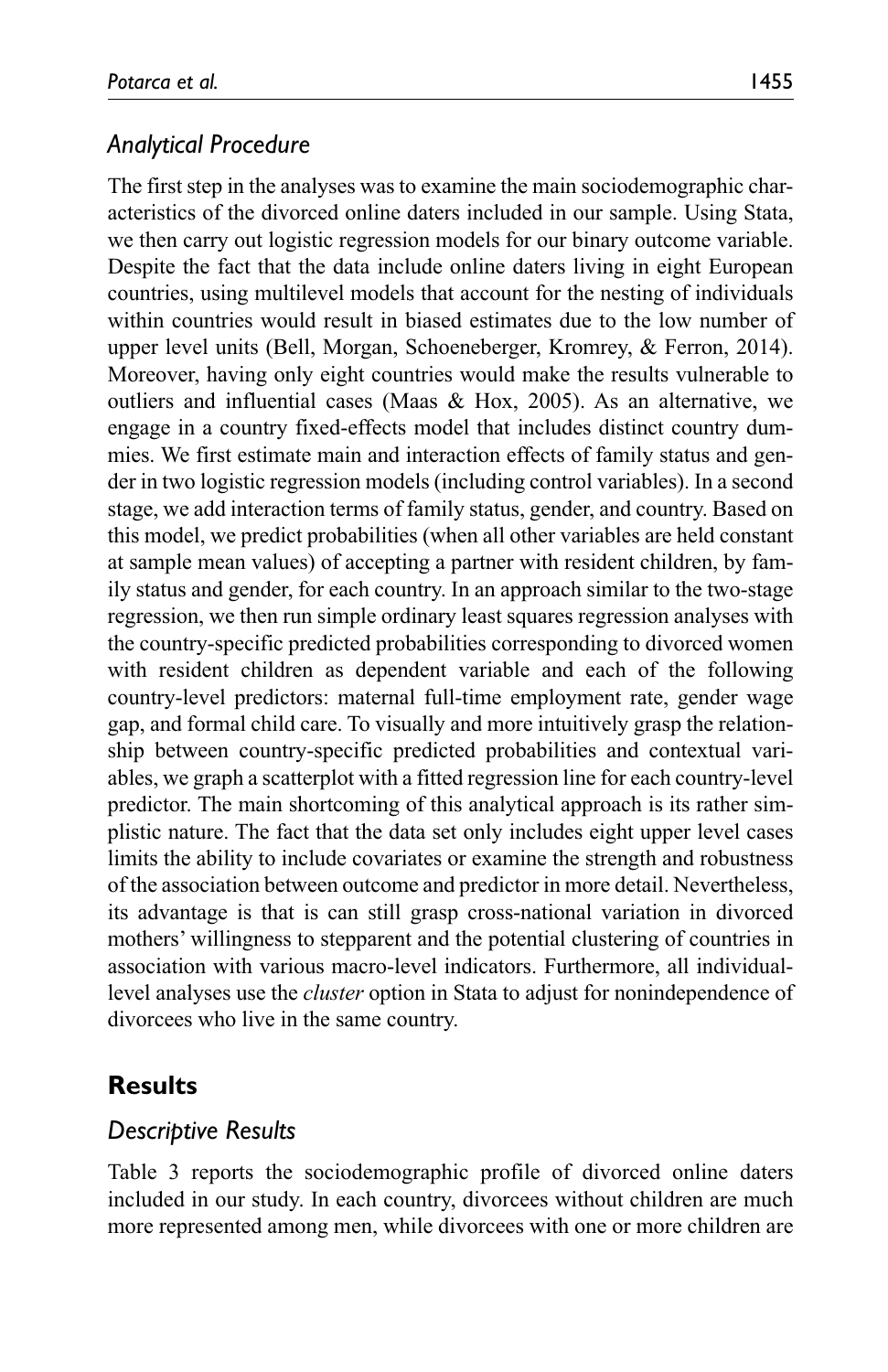| <b>Table 3.</b> Descriptive Statistics of Independent Variables Used in Analyses (N = 196,777) |                  |                 |                |                  |                   |                |                 |                |                |                |                 |                      |                  |                |               |                                                         |
|------------------------------------------------------------------------------------------------|------------------|-----------------|----------------|------------------|-------------------|----------------|-----------------|----------------|----------------|----------------|-----------------|----------------------|------------------|----------------|---------------|---------------------------------------------------------|
|                                                                                                | Germany          |                 | Austria        |                  | Switzerland       |                | The Netherlands |                | Sweden         |                | France          |                      | Spain            |                | Poland        |                                                         |
|                                                                                                | Male             | Female          | ౨<br>Σã        | Female           | Male              | Female         | Male            | Female         | Male           | Female         | Male            | Female               | Male             | Female         | Male          | Female                                                  |
| Family status (%)                                                                              |                  |                 |                |                  |                   |                |                 |                |                |                |                 |                      |                  |                |               |                                                         |
| Childless, divorced                                                                            | 84.4             | $\overline{54}$ | 84.8           | 54.3             | 86.9              | 61.4           | 74.4            | $\overline{5}$ | $\frac{1}{9}$  | 56.9           | 70.5            | 54.0                 | 79.2             | 50.3           | 79.6          | $\overline{42.1}$                                       |
| Divorced, one child                                                                            | 10.7             | 28.4            | 10.2           | 27.6             | 굱                 | 22.0           | $\overline{a}$  | 23.7           | 6.9            | 21.7           | 14.8            | 24.4                 | 12.7             | 30.8           | 13.7          | 38.3                                                    |
| Divorced, two<br>children                                                                      | 4.0              | $\frac{1}{4}$   | 4.0            | 14.8             | 4.7               | 13.5           | $\frac{1}{2}$   | 20.2           | 17.5           | 16.8           | $\frac{8}{11}$  | 16.4                 | $\overline{7.0}$ | 16.8           | $\frac{3}{2}$ | 15.9                                                    |
| Divorced, three or<br>more children                                                            | $\overline{a}$   | 3.5             | ∘              | 3.3              | $\overline{a}$    | ಸ              | 3.0             | 4.9            | 45             | 4.6            | 3.0             | 5.2                  | $\tilde{=}$      | ಸ              | $\bar{4}$     | 3.6                                                     |
| Education (%)                                                                                  |                  |                 |                |                  |                   |                |                 |                |                |                |                 |                      |                  |                |               |                                                         |
| Low                                                                                            | 28.5             | $\frac{2}{3}$   | 29.7           | 22.4             | 24.3              | 23.1           | 9.5             | 7.7            | $\frac{23}{2}$ | 7.7            | 10.4            | $\frac{4}{11}$       | 흐                | 14.6           | ಸ             | $\overline{a}$                                          |
| Medium                                                                                         | 50.8             | 64.4            | 5.03           | 56.9             | 35.7              | 42.8           | 61.7            | 66.4           | 51.0           | 47.1           | 50.7            | 47.5                 | 48.0             | 49.2           | 65.9          | 53.6                                                    |
| -<br>上<br>工                                                                                    | 20.7             | $\frac{2}{3}$   | 9.9            | 20.7             | 40.0              | 34.1           | 28.8            | 25.9           | 35.7           | 45.2           | 38.9            | 41.2                 | 32.9             | 36.2           | 32.0          | 44.6                                                    |
| Race (%)                                                                                       |                  |                 |                |                  |                   |                |                 |                |                |                |                 |                      |                  |                |               |                                                         |
| European                                                                                       | 94.4             | 94.4            | 95.6           | 97.0             | 94.8              | $\frac{1}{2}$  | 90.6            | 89.3           | 168            | 90.0           | 90.5            | 88.0                 | 92.0             | 87.6           | 97.9          | 97,7                                                    |
| Hispanic                                                                                       | $\overline{c}$   | $\overline{c}$  | ි              | $\overline{0.4}$ | $\overline{0}$    | $\frac{8}{1}$  | 0.7             | $\vec{c}$      | $\supseteq$    | $\tilde{=}$    | $\overline{6}$  | 3                    | 4.9              | 능              | 5             |                                                         |
| Arabic                                                                                         | $0.\overline{8}$ | $\overline{6}$  | $\overline{0}$ | $\overline{0}$   | 0.6               | $\overline{0}$ | $\ddot{\circ}$  | $\ddot{\circ}$ | 2.2            | $\overline{0}$ | $\overline{37}$ | 3.9                  | $\ddot{\circ}$   | ្ឃឹ            | 5             | $\frac{1}{6}$ $\frac{8}{6}$ $\frac{3}{6}$ $\frac{1}{6}$ |
| Asian                                                                                          | $\vec{c}$        | ∘               | Ξ              | $\delta$         | $\tilde{=}$       | $\Xi$          | 3.2             | 2.7            | 2.5            | 2.8            | $\overline{0}$  | $_{\rm 0.8}^{\rm 8}$ | ි                | $\mathfrak{S}$ | 0.4           |                                                         |
| African                                                                                        | c5               | $\overline{6}$  | $\overline{0}$ | $\overline{5}$   | $\overline{0}$ .4 | $\ddot{\circ}$ | $\delta$        | ្ល             | $\tilde{\Xi}$  | Ξ              | $\frac{15}{3}$  | 2.5                  | ៉                | $\Omega$       | ਡ             |                                                         |
| Other                                                                                          | 2.8              | $\overline{a}$  | ₫              | $\ddot{ }$       | 2.2               | $\tilde{=}$    | 4.0             | 5.4            | 3.6            | 3.9            |                 | $\frac{3}{4}$        | $\bar{z}$        | 23             | 츠             | 2.0                                                     |
|                                                                                                |                  |                 |                |                  |                   |                |                 |                |                |                |                 |                      |                  |                |               | (continued                                              |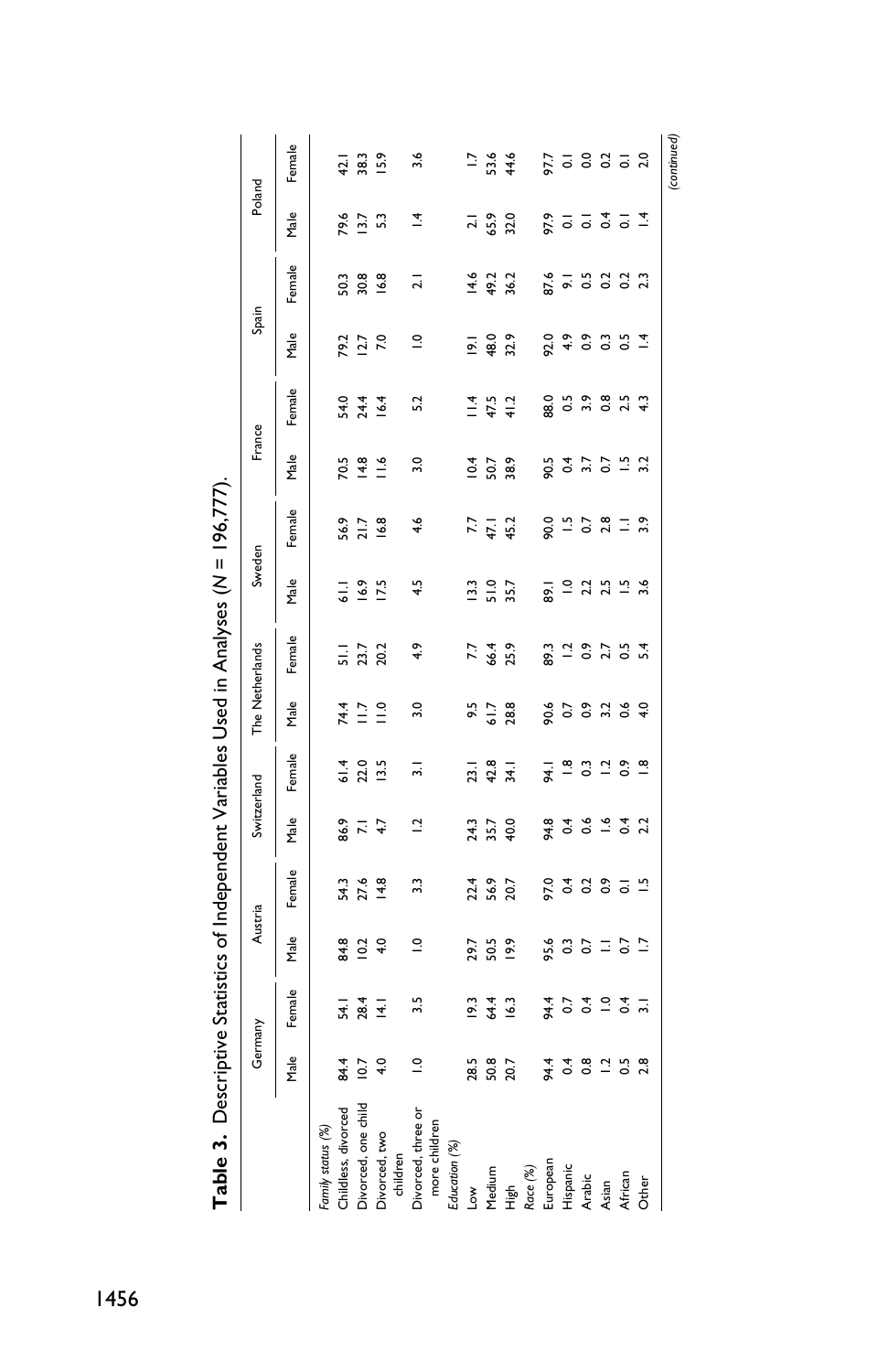|                                 | Germany        |                | Austria         |               | Switzerland |                  | The Netherlands |                 | Sweden         |               | France     |                 | Spain      |                | Poland         |            |
|---------------------------------|----------------|----------------|-----------------|---------------|-------------|------------------|-----------------|-----------------|----------------|---------------|------------|-----------------|------------|----------------|----------------|------------|
|                                 | Male           | Female         | Male            | Female        | Male        | Female           | Male            | Female          | Male           | Female        | Male       | Female          | Male       | Female         | Male           | Female     |
| Religion (%)                    |                |                |                 |               |             |                  |                 |                 |                |               |            |                 |            |                |                |            |
| Christian                       | 43.2           | 493            | 49.6            |               | 45.5        | 45.6             | 28.4            | 27.7            | 21.8           | 26.3          | 40.4       | 43.9            | 293        | 29.6           | 57.8           | 66.8       |
| Muslim                          | 3.2            |                | $\frac{4}{3}$   | ွ             | 27          | 7                | ≘               | Ξ               | 3.3            | ≌             | 4          | ్లి             |            | ఠ              | $\ddot{\circ}$ | ਡ          |
| <b>Buddhist</b>                 | $\frac{8}{10}$ | $\overline{0}$ | ≌               | ိ             | ≌           | ≌                | ప               | $\frac{6}{5}$   | $\frac{6}{10}$ | $\frac{8}{2}$ | ఠ          | $\overline{0}$  | ွ          | $\overline{6}$ | 3.0            | 3          |
| Atheist                         | 29.3           | 22.6           | 5.8             | $\frac{6}{9}$ | 20.3        | 5.0              | 20.4            | $\overline{13}$ | 46.6           | 37.3          | 33.8       | 28.2            | 25.9       | 9.0            | 8.6            | ₹          |
| Nonreligious<br>believer        | 20.3           | 22.6           | 27.8            | 32.7          | 27.0        | $\frac{31.9}{2}$ | 26.7            | 28.1            | 22.0           | 28.3          | 15.9       | 17.5            | 40.7       | 46.1           | ្ល             | 26.7       |
| Other                           | 3.3            | m              | ಸ               | 2.8           | 3.4         | 4.7              | 22.0            | 24.6            | 5.8            | 5.5           | ິລ         | 5.9             | 2.6        | 42             | 2.6            | 2.0        |
| Family formation intentions (%) |                |                |                 |               |             |                  |                 |                 |                |               |            |                 |            |                |                |            |
| None                            | 29.9           | $\frac{3}{5}$  | 29.5            | 65.5          | $rac{9}{4}$ | 70.5             | 50.4            | 74.9            | 45.8           | 76.5          | 42.        |                 | 18.6       | 39.8           | ڣ              | 38.6       |
| Maybe                           | 50.2           | 28.5           | $\frac{8}{10}$  | 26.6          | 45.1        | 22.8             | 37.0            | 17.9            | 42.2           | 17.4          | 41.2       | $\overline{20}$ | 47.6       | 38.8           | 61.9           | 48.3       |
| Yes                             | 19.9           | 10.2           | $\overline{87}$ | 7.9           | ø           | 6.7              | 12.5            | 7.2             | Ξ.             | Ġ             | 16.7       | జ               | 33.8       | 21.5           | 22.1           | ë          |
| Membership (%)                  |                |                |                 |               |             |                  |                 |                 |                |               |            |                 |            |                |                |            |
| Premium                         | 13.2           | $\frac{3}{4}$  | 15.4            | $\bar{z}$     | Ξ           | $\tilde{=}$      | 8.2             | 8.2             | $\tilde{=}$    | 4.9           | ₫          | 9.6             | 77         | 3              | 8.9            | 12.6       |
| Long-term dating intentions (%) |                |                |                 |               |             |                  |                 |                 |                |               |            |                 |            |                |                |            |
| 高王                              | 89.0           | 94.4           | 87.2            | 94.0          | 86.3        | 93.9             | 85.2            | 87.6            | 83.4           | 0.16          | 80.3       | 85.6            | 79.7       | 85.3           | 68.8           | 66.6       |
| Mean age (SD)                   | 47.4 (8.8)     | 46.1 (8.6)     | 47.0 (8.9)      | 46.5 (8.3)    | 49.1 (9.2)  | 48.1 (8.5)       | 49.0 (9.1)      | 47.9 (8.9)      | 49.7 (10.4)    | 49.8 (9.9)    | 47.8 (9.5) | 48.2 (9.4)      | 45.5 (8.6) | 44.9 (7.9)     | 41.2 (9.2)     | 41.0 (9.3) |
| z                               | 19,203         | 24,799         | 2,677           | 3,640         | 1,608       | 2,593            | 6,948           | 8,386           | 5,371          | 6,797         | 14,769     | 25,938          | 11,076     | 15,636         | 19,29          | 28,045     |
|                                 |                |                |                 |               |             |                  |                 |                 |                |               |            |                 |            |                |                |            |

**Table 3. (continued)**

Table 3. (continued)

Source. Database of divorced heterosexual members of the eDarling dating site, September 2011. *Source*. Database of divorced heterosexual members of the *eDarling* dating site, September 2011.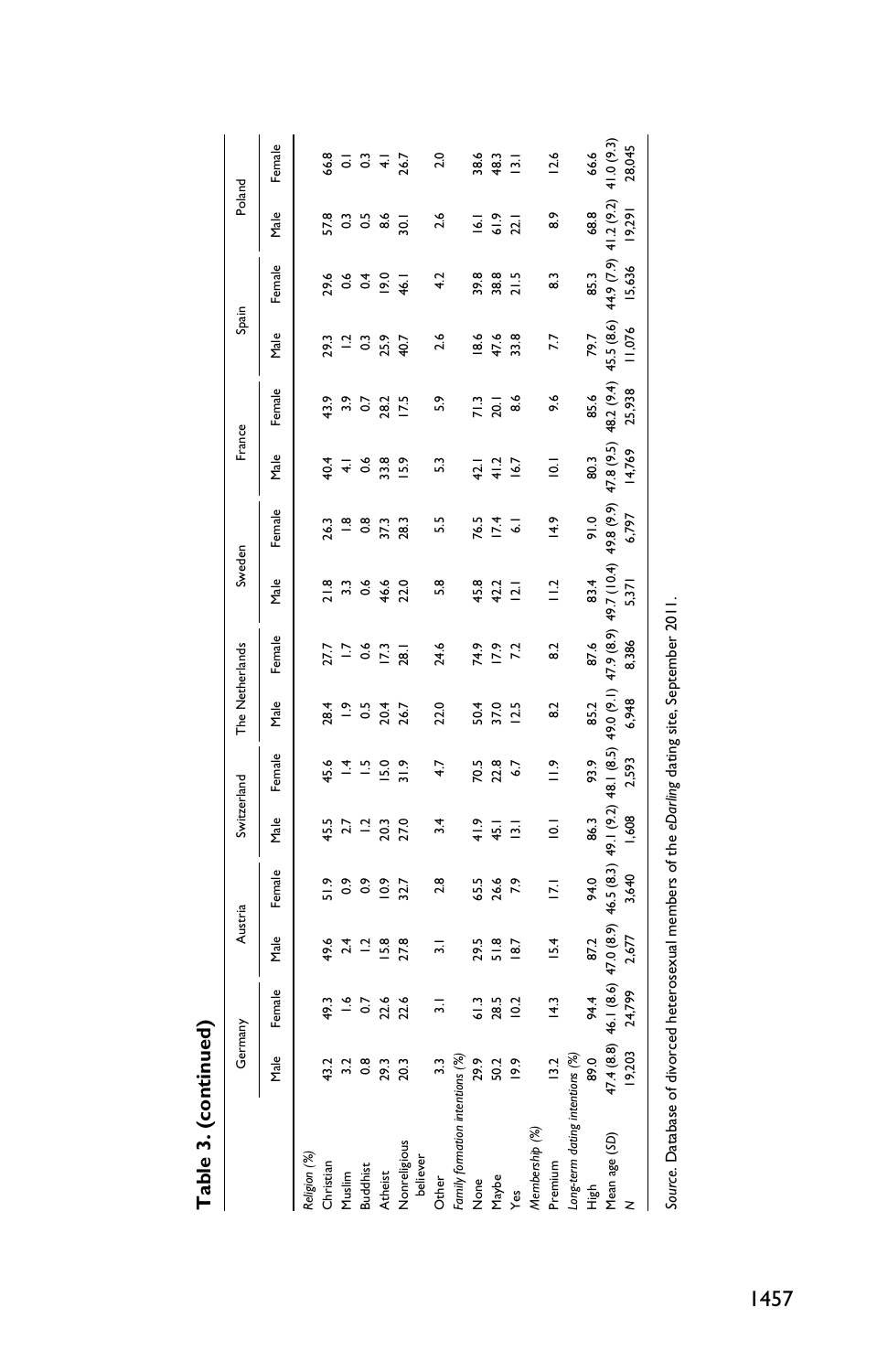more numerous among women. Consistent with previous studies (Andreß et al., 2006), Sweden has the largest proportion of divorced men with at least one coresident child (cumulative percentage of 38.9), while Poland has the lowest (cumulative percentage of 20.4). The highest proportion of highly educated divorced men is found in Switzerland, while the largest shares of highly educated divorced women can be seen in Sweden and Poland. The countries where racial minority groups have the highest levels of representation are the Netherlands, Sweden, France, and Spain. Whereas in most countries approximately half of divorced website members declare to be Catholic, in the Netherlands, Sweden, and Spain, divorcees are more likely to mention being atheist or nonreligious believer. In general, men have more pronounced family formation intentions, especially in Spain or Poland. Particularly in the Netherlands and Sweden, women are more likely to have no intention of starting a new family. However, divorced women generally have stronger long-term dating intentions than divorced men. Finally, the oldest divorcees can be found in Sweden, while the youngest participate on the Polish website.

### *Multivariate Results*

We now examine the main individual- and contextual-level hypotheses proposed in this study. First, Table 4 reports findings of a logistic regression model that tests the association between family status and accepting a partner with children (Model 1), and an additional model that includes an interaction between family status and gender (Model 2). Given the large sample size, the significance level is set at  $0.1\%$  ( $p < .001$ ).

Table 4 indicates that, contrary to our expectation, women are less willing to stepparent than men. To inspect gender differences across the different categories of family status, we examine the gender interaction terms and also plot the predicted probabilities of accepting a partner with resident children for both men and women (Figure 1). We observe that, contrary to expectations, women are less accepting toward partnering someone who already has children, but only when childless. When looking at divorcees with one or two resident children, gender differences disappear. If three or more children are present in their household, then divorced women show slightly more readiness to have a partner with children than divorced men. This is, however, mostly valid among the lower educated, as seen in supplementary analyses available on request. In spite of this, the direction of gender differences is largely preserved across all family status and educational-level categories.

We then explored the influence of having own resident children. Figure 1 confirms that the presence of children is associated with greater willingness to stepparent for both men and women, with a more spectacular increase for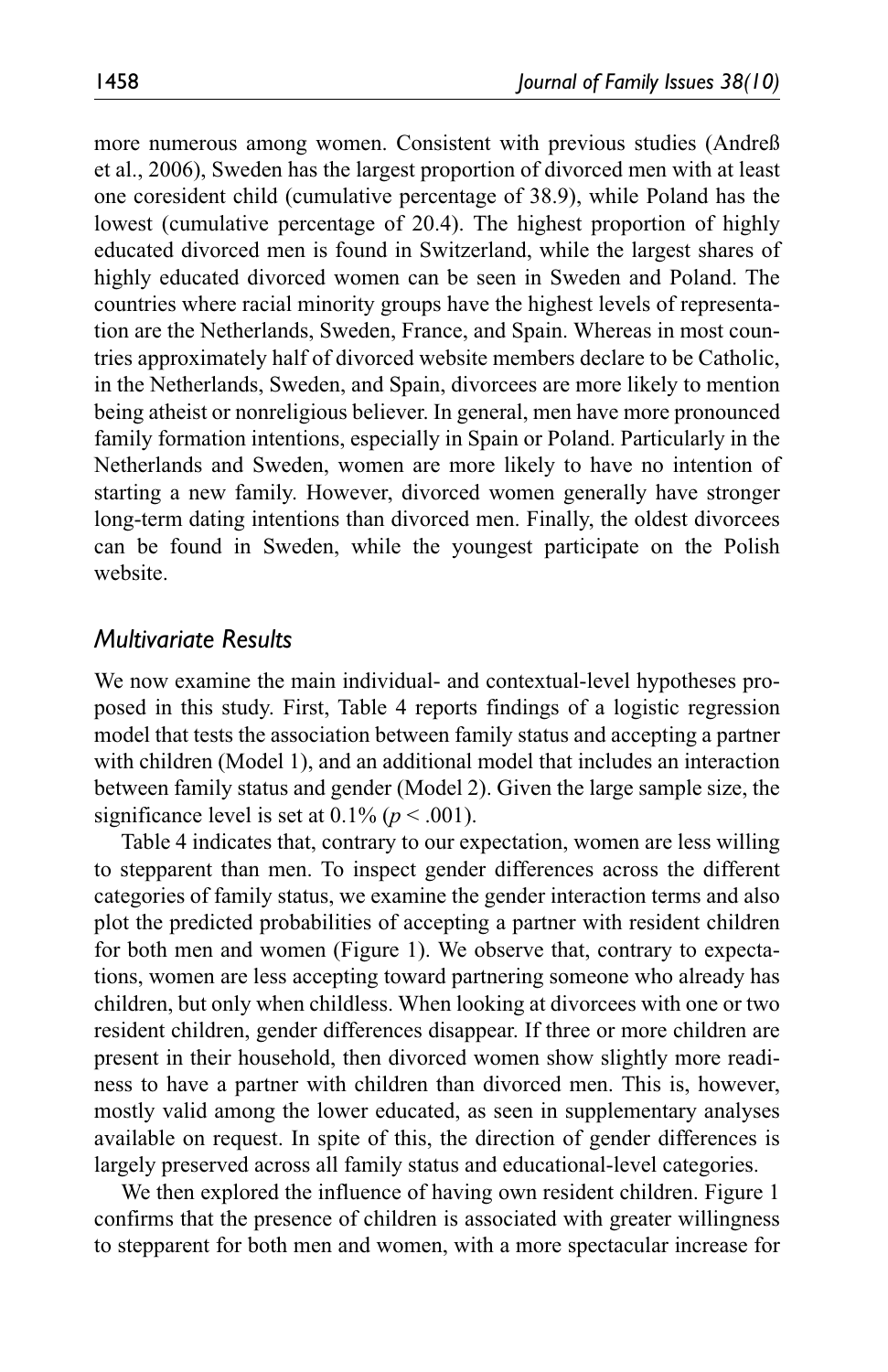|                                           |             | Model I     |       |             | Model 2     |       |
|-------------------------------------------|-------------|-------------|-------|-------------|-------------|-------|
|                                           | Coefficient | SE          | OR    | Coefficient | SE          | OR.   |
| Family status: Childless divorced (ref.)  |             |             |       |             |             |       |
| Divorced, one child                       | $1.320*$    | 0.114       | 3.742 | $0.943*$    | 0.138       | 2.569 |
| Divorced, two children                    | $1.644*$    | 0.123       | 5.174 | $1.163*$    | 0.156       | 3.200 |
| Divorced, three or more children          | $1.535*$    | 0.175       | 4.640 | $0.765*$    | 0.217       | 2.149 |
| Gender: Male (ref.)                       |             |             |       |             |             |       |
| Female                                    | $-0.530*$   | 0.034       | 0.589 | $-0.603*$   | 0.031       | 0.547 |
| Family status × gender interaction        |             |             |       |             |             |       |
| Divorced, one child × female              |             |             |       | $0.477*$    | 0.067       | 1.611 |
| Divorced, two children × female           |             |             |       | $0.612*$    | 0.094       | 1.845 |
| Divorced, three or more children × female |             |             |       | $1.011*$    | 0.108       | 2.749 |
| Education: Low (ref.)                     |             |             |       |             |             |       |
| Medium                                    | 0.006       | 0.042       | 1.006 | 0.007       | 0.043       | 1.007 |
| High                                      | $-0.060$    | 0.068       | 0.941 | $-0.059$    | 0.069       | 0.943 |
| Age                                       | $-0.010$    | 0.005       | 0.990 | $-0.009$    | 0.005       | 0.991 |
| Age squared                               | $-0.003*$   | 0.000       | 0.997 | $-0.003*$   | 0.000       | 0.997 |
| Race: European (ref.)                     |             |             |       |             |             |       |
| Hispanic                                  | $-0.271*$   | 0.055       | 0.763 | $-0.271*$   | 0.055       | 0.763 |
| Arabic                                    | $-0.113$    | 0.064       | 0.894 | $-0.129$    | 0.063       | 0.879 |
| Asian                                     | $-0.554*$   | 0.082       | 0.574 | $-0.553*$   | 0.083       | 0.575 |
| African                                   | $-0.221$    | 0.078       | 0.801 | $-0.230$    | 0.077       | 0.795 |
| Other                                     | $-0.160$    | 0.061       | 0.852 | $-0.164$    | 0.062       | 0.848 |
| Religion: Christian (ref.)                |             |             |       |             |             |       |
| Muslim                                    | $-0.491*$   | 0.067       | 0.612 | $-0.480*$   | 0.064       | 0.619 |
| <b>Buddhist</b>                           | $-0.150$    | 0.098       | 0.861 | $-0.141$    | 0.099       | 0.868 |
| Atheist                                   | 0.102       | 0.052       | 1.107 | 0.104       | 0.051       | 1.110 |
| Nonreligious believer                     | 0.062       | 0.043       | 1.064 | 0.063       | 0.043       | 1.065 |
| Other                                     | 0.033       | 0.046       | 1.033 | 0.035       | 0.046       | 1.036 |
| Family formation intentions: None (ref.)  |             |             |       |             |             |       |
| Maybe                                     | $1.054*$    | 0.038       | 2.868 | $1.051*$    | 0.038       | 2.859 |
| Yes                                       | $1.061*$    | 0.109       | 2.890 | $1.069*$    | 0.108       | 2.913 |
| Long-term dating intentions               | 0.227       | 0.082       | 1.255 | 0.224       | 0.082       | 1.251 |
| Membership: Nonpremium (ref.)             |             |             |       |             |             |       |
| Premium                                   | 0.050       | 0.017       | 1.051 | 0.050       | 0.017       | 1.051 |
| Country: Germany (ref.)                   |             |             |       |             |             |       |
| Austria                                   | $-0.021*$   | 0.003       | 0.979 | $-0.021*$   | 0.003       | 0.980 |
| Switzerland                               | $-0.121*$   | 0.007       | 0.886 | $-0.120*$   | 0.007       | 0.887 |
| The Netherlands                           | $0.069*$    | 0.010       | 1.071 | $0.072*$    | 0.010       | 1.075 |
| Sweden                                    | $0.409*$    | 0.025       | 1.505 | $0.423*$    | 0.025       | 1.526 |
| France                                    | $-0.260*$   | 0.011       | 0.771 | $-0.253*$   | 0.012       | 0.776 |
| Spain                                     | $-0.659*$   | 0.019       | 0.517 | $-0.658*$   | 0.019       | 0.518 |
| Poland                                    | $-0.308*$   | 0.037       | 0.735 | $-0.307*$   | 0.036       | 0.736 |
| Constant                                  | $1.220*$    | 0.070       | 3.386 | $1.260*$    | 0.075       | 3.525 |
| Log pseudolikelihood                      |             | $-82408.69$ |       |             | $-82295.09$ |       |

## **Table 4.** Logistic Analysis of Accepting a Partner With Resident Children (*N* = 196,777).

*Note. SE* = standard error; *OR* = odds ratio; ref. = reference category. *SE*s are corrected for the

nonindependence of individuals within countries.

\**p* < .001 (two-tailed tests).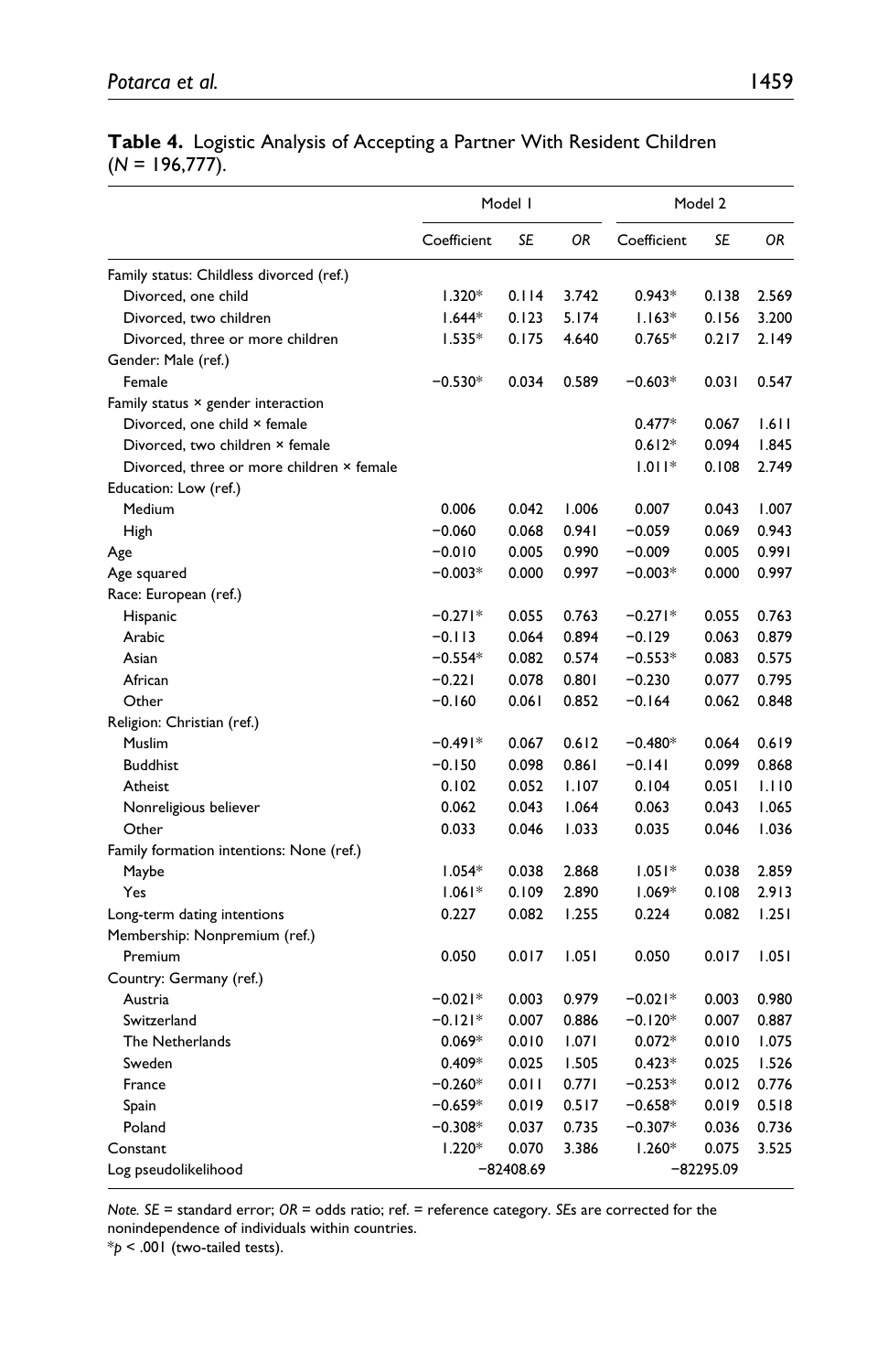

**Figure 1.** Predicted probabilities of accepting a partner with resident children, by family status and gender.

*Note*. Based on the Model 2 reported in Table 4, with significant interactions of family status and gender, and controlling for education, age, age squared, race, religion, family formation intentions, long-term dating intentions, type of membership, and country.

women, as expected.<sup>3</sup> The differences between divorced women with one, two, or more than two resident children are negligible. However, for divorced men with three or more children, the data show a slightly lower willingness to stepparent compared to divorced men living with a smaller number of children. This effect is mainly driven by the preferences of the lower educated, as additional analyses once again indicate.

We now turn to contextual influences, which are visualized in Figure 2 plotting the association between the willingness to stepparent among divorced women with children and various country-level indicators (contact the authors for supplementary materials). Results in the first column of Figure 2 reveal no clear link between divorced mothers' willingness to stepparent and national-level maternal labor force participation. In Sweden, a country with a particularly high level of maternal full-time employment, we find an unexpected high willingness to stepparent particularly among divorced women with one or two children. On the other hand, in Poland and Spain, where rates of maternal full-time employment are also comparatively high, divorced mothers are less acceptant of a partner with children.

Findings in the second column of Figure 2 confirm that in countries such as the Netherlands or Austria, which have high gender pay gap scores, divorced women with at least one resident child are more ready to partner someone with children. Conversely, Spain and Poland have a relatively low wage disparity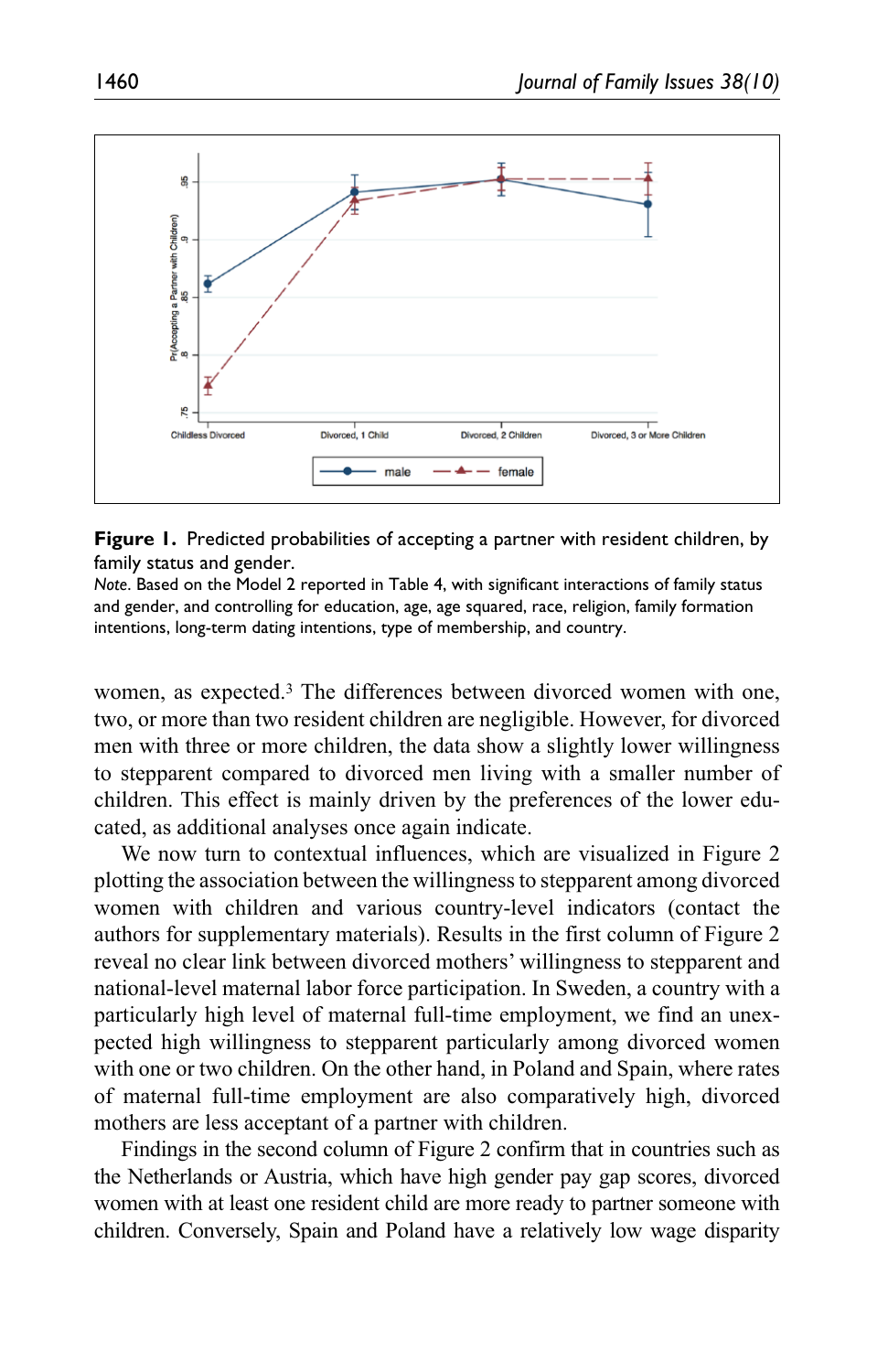

**Figure 2.** Scatterplots of the association between accepting a partner with children among divorced women with children and various country-level indicators  $(n = 8)$ .

*Note*. AT = Austria; CH = Switzerland; DE = Germany; ES = Spain; FR = France; NL = the Netherlands; PL = Poland; SE = Sweden. The linear fit and *R*-squared are based on simple ordinary least squares regression estimates. The top row of graphs corresponds to divorced women with one resident child. The second row of graphs corresponds to divorced women with two resident children. The bottom row of graphs corresponds to divorced women with three or more resident children.

between genders, but show lower willingness to stepparent among divorced women with children. Finally, results shown in the third column of Figure 2 indicate that contrary to expectations, in countries like Sweden (with a high reliance on formal child care provisions), the Netherlands and France (both with high formal child care arrangements in combination with high informal support), divorced women with one or more resident child are more willing to stepparent. Finally, in Poland, divorced mothers with access to low formal child care provisions are less accepting toward partnering someone with children.

# **Conclusions and Discussion**

Using unique partner preference information for members of an online dating website in eight European countries, this study examined the selectivity of divorcees when looking for a new partner, given a partnership market that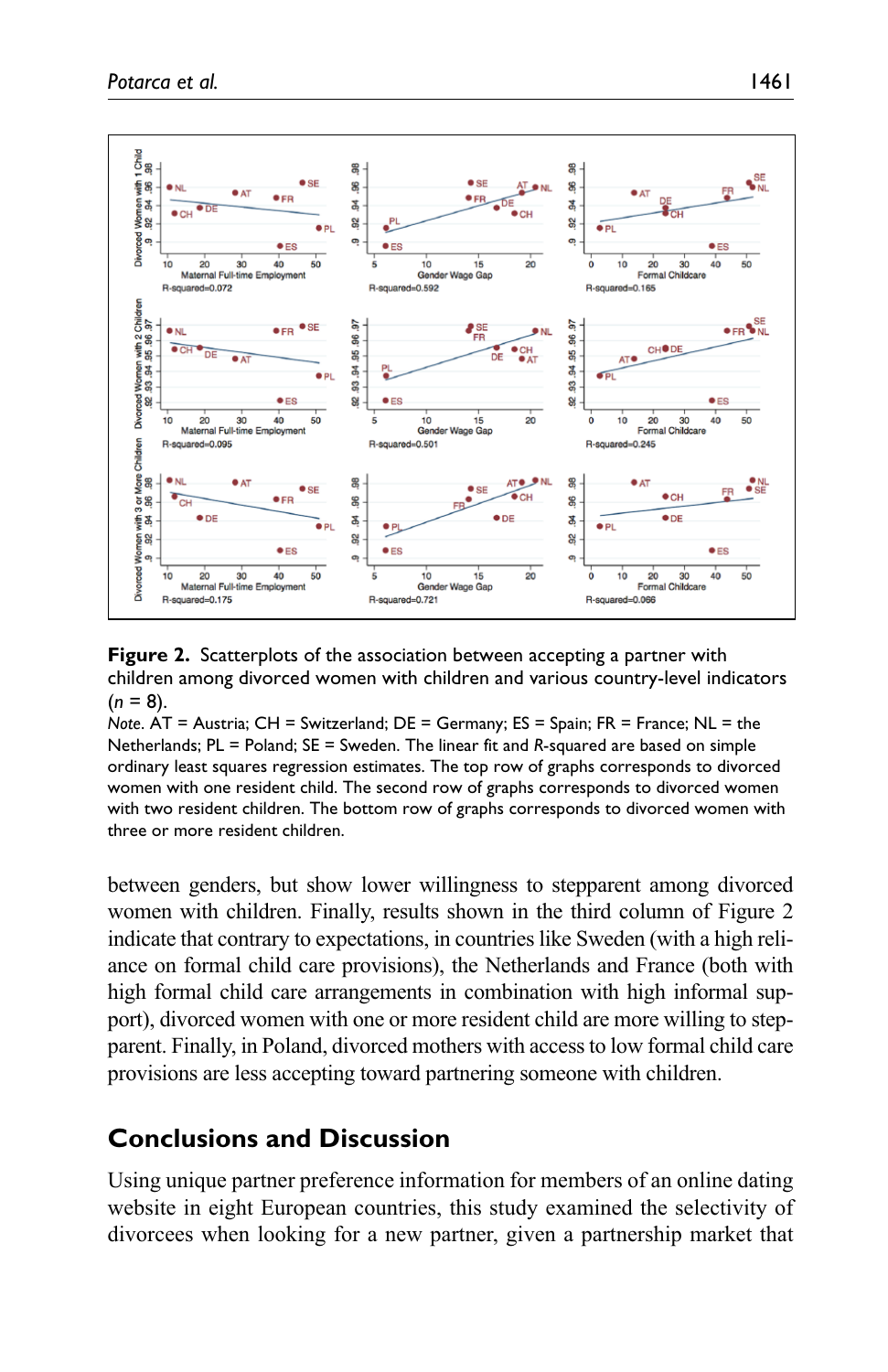allows for more effective and generous searches. As opposed to previous work that has mostly focused on remarriage patterns and divorcees' final partner choices or outcomes (e.g., de Graaf & Kalmijn, 2003; Shafer, 2013), this study examined preferences in the early phase of mate selection and could thus properly address the demand side of repartnering. The study investigated willingness to stepparent in connection to gender as well as number of children. We also suggested that the partner preferences of divorcees with children, particularly divorced women, are subject to specific contextual influences.

The study built on marital search theory (England & Farkas 1986; Oppenheimer, 1988) and the assumption that successful partnering in a market with large supplies of potential matches largely depends on individuals' market value, which is based on their own traits (Todd  $&$  Miller 1999). We showed that two key aspects (i.e., gender and presence of children), particularly in interaction with each other, determine the claims that divorcees make on the online dating market. We first found evidence that repartnering preferences are highly gender specific, with divorced women being less willing to have a partner with children, compared to divorced men. This finding contradicts previous research showing women as more willing to stepparent than men (Bernhardt & Goldscheider, 2002). This suggests that in the case of previous studies looking at remarriage outcomes, women's choices were more likely reflecting preferences altered by market constraints than genuine preferences. We propose two likely explanations for this finding. First, childless women are voluntarily child free and intentionally choose a life without (any) children. Childless women are a growing group in many European countries, reaching levels of 20% in many recent cohorts (i.e., born after 1968), and even higher at 30% for educated women (Miettinen, Rotkirch, Szalma, Donno, & Tanturri, 2015). Second, due to recently increased coparenting and custody regulations in many European countries, women are more aware that men have custody and coresidence children for a larger period of time, making them a less attractive option. Nonetheless, when the presence of own children is taken into account, differences between divorced men and women dissipate. This indicates that when it comes to stepparenting preferences, the "child burden" (Jansen et al., 2009, p. 1285) has an equal effect on both divorced fathers and mothers, and that the presence of children uniformly alters individuals' perception of mate value and attractiveness on the repartnering market.

Marital search theory also contends that partnership outcomes, particularly for women, are highly affected by demographic and societal trends in the area of work and family (Oppenheimer, 1988). In line with this reasoning, we tested associations between willingness to stepparent among divorced mothers and a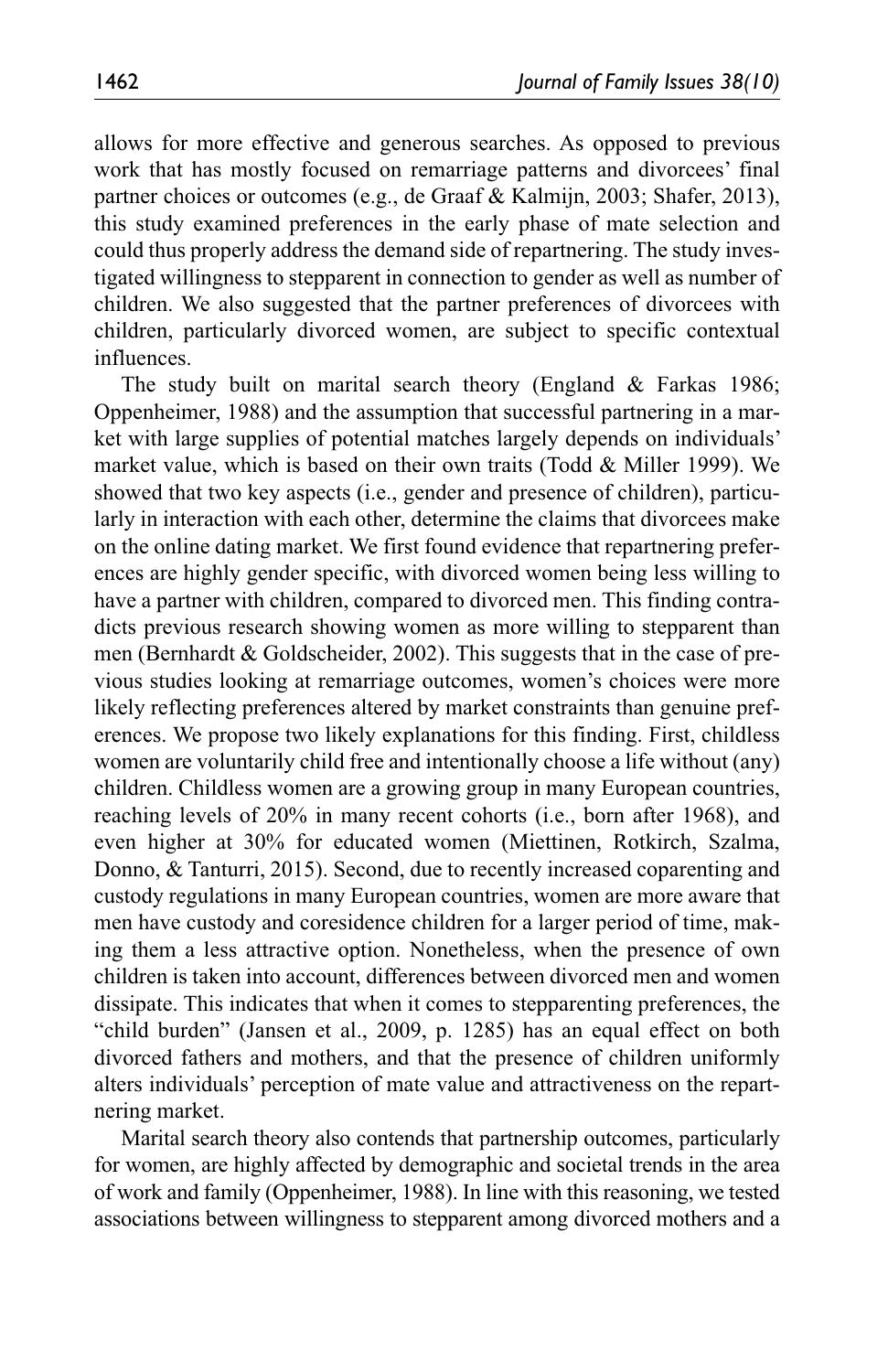set of contextual aspects. The main theoretical assumption that we put forward was that institutional contexts that assist women in achieving economic independence and a suitable balance between work and family life (translated in high levels of maternal full-time employment and formal child care provisions), are also supporting partner searches that yield more fitting results (Oppenheimer, 1988), meaning lower risk partnerships that do not involve nonbiological children. Contrary to authors' expectations, the data show no apparent association between divorced mothers' willingness to stepparent and these two contextual aspects. In fact, in Sweden and (to a lower extent) France, despite high maternal labor force participation, large formal child care provisions and an extensive welfare state support for women to effectively combine family- and employment-related roles (Fagnani & Letablier, 2004; Gallie & Russell, 2009), divorced women with children have high acceptance toward partners with children. In these particular cases, women's higher chances of economic independence and lower reliance on men's economic input most probably mean that divorced mothers are less concerned with the prospect of sharing partner's financial resources with nonbiological children. Past studies show that divorced women from Northern European countries experience the lowest economic deterioration following marital breakdown (Andreß et al., 2006; Uunk, 2004). Also, a greater willingness to date a partner with children among divorced women in Sweden and France could be related to the demographic and cultural landscape in the two countries, where nonnormative family arrangements are commonplace and universally accepted (Andersson, 2002; Beaujouan, 2012; Surkyn & Lesthaeghe, 2004).

Nonetheless, the study did reveal a link between national-level gender pay gap and divorced mothers' willingness to stepparent. This finding indicates that it is not simply labor market participation that makes a difference in terms of accepting a partner with children, but how comparable women's earning ability is in relation to men's and thus how dependent they are on partner's socioeconomic resources (Andreß et al., 2006). The discrepancy between male and female wages in countries such as the Netherlands and Austria, and the subsequent high degree of reliance on men's economic contribution, mean that divorced mothers living in such contexts are more ready to accept partner's nonnormative parental status. Divorced women with children in Germany and Switzerland, who face similarly high gender wage gaps and often forced into part-time employment (Salladarré & Hlaimi, 2014), making them more financially dependent on having a partner, also display moderately high levels of willingness to stepparent.

As previously mentioned, in Spain and Poland, divorced women with children are the least accepting of a partner with resident children of their own. This could be linked to both countries' Catholic background and less acceptant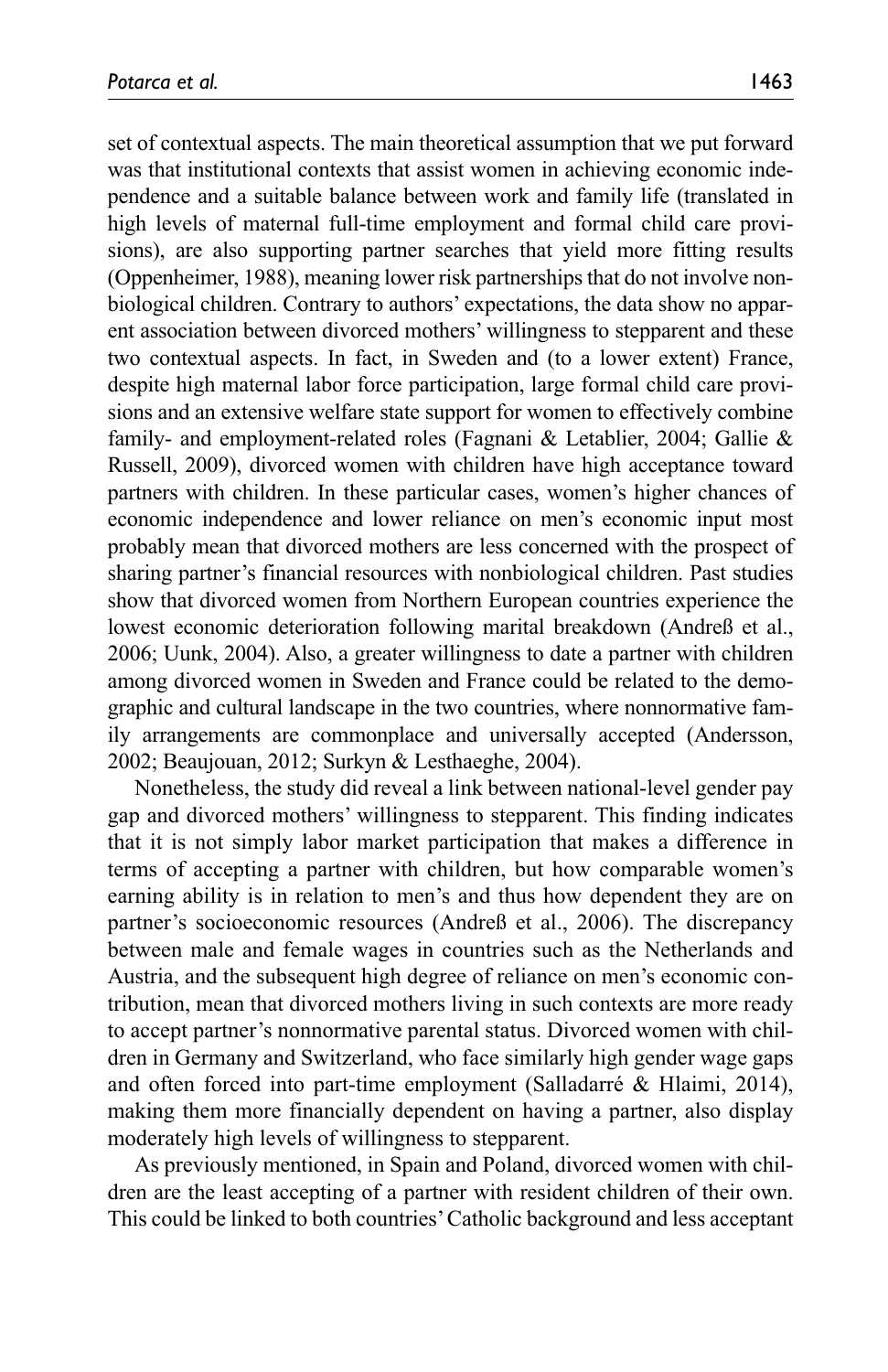cultural norms toward unconventional partnering involving children from both partners' previous relationships (Prskawetz, Vikat, Philipov, & Engelhardt, 2003). However, a lower willingness to stepparent among Spanish women could also suggest a strong concern with sharing prospective partner's socioeconomic resources in a country where women were documented to experience a strong postdivorce income drop (Uunk, 2004). Therefore, economic insecurity following divorce might not lead to decreased mate value and lower selectivity, as initially suggested in the study, but to a greater need to match with someone whose resources one would not have to compete for.

Finally, the fact that Polish divorced mothers are less open to partnering someone with children could also be connected to Poland's low gender wage gap as well as high maternal full-time employment, which constitute a legacy of the intensive female participation in the labor force during the socialist regime (Lobodzinska, 1996). Despite low formal child care provisions, Polish mothers' continuity on the labor market is most likely supported by high informal assistance provided by family and friends. It would be important that future research also takes into account the age of the youngest child. In Poland, the arrival of the first child is known to have a negative impact on mother's full-time employment, which is most often replaced with part-time working (Thévenon, 2009). With scarce child care services for young children, women's ability to participate in the labor market on a full-time basis depends on the youngest child starting compulsory education (Thévenon, 2009). A lower willingness to stepparent among divorced mothers in Poland could also indicate that their resident children are younger. This would be unsurprising, given that Polish divorced mothers in our sample are among the youngest.

This study provided a unique and more comprehensive picture of the willingness to stepparent among divorced men and women and the role played by both individual and contextual factors. Despite its many advantages, the data used in this study did not provide full information about an individuals' entire marital and parenting history (e.g., number of previous unions, time since divorce, age of children, etc.). We encourage future research to also examine the repartnering preferences of individuals following the dissolution of cohabiting unions as opposed to marital ones. Since children born to cohabiting parents are an increasingly prevalent reality across European countries (Perelli-Harris et al., 2010), studies analyzing the impact of resident children and contextual factors on the repartnering standards of individuals exiting cohabiting unions are warranted. Moreover, in many countries in the sample, it is common for young adults to live with their parents in their late teens and early twenties (Eurofound, 2014). One limitation of our study is that the item used to measure resident children only captures offspring under the age of 18 years, inviting for a certain level of caution in interpreting results connected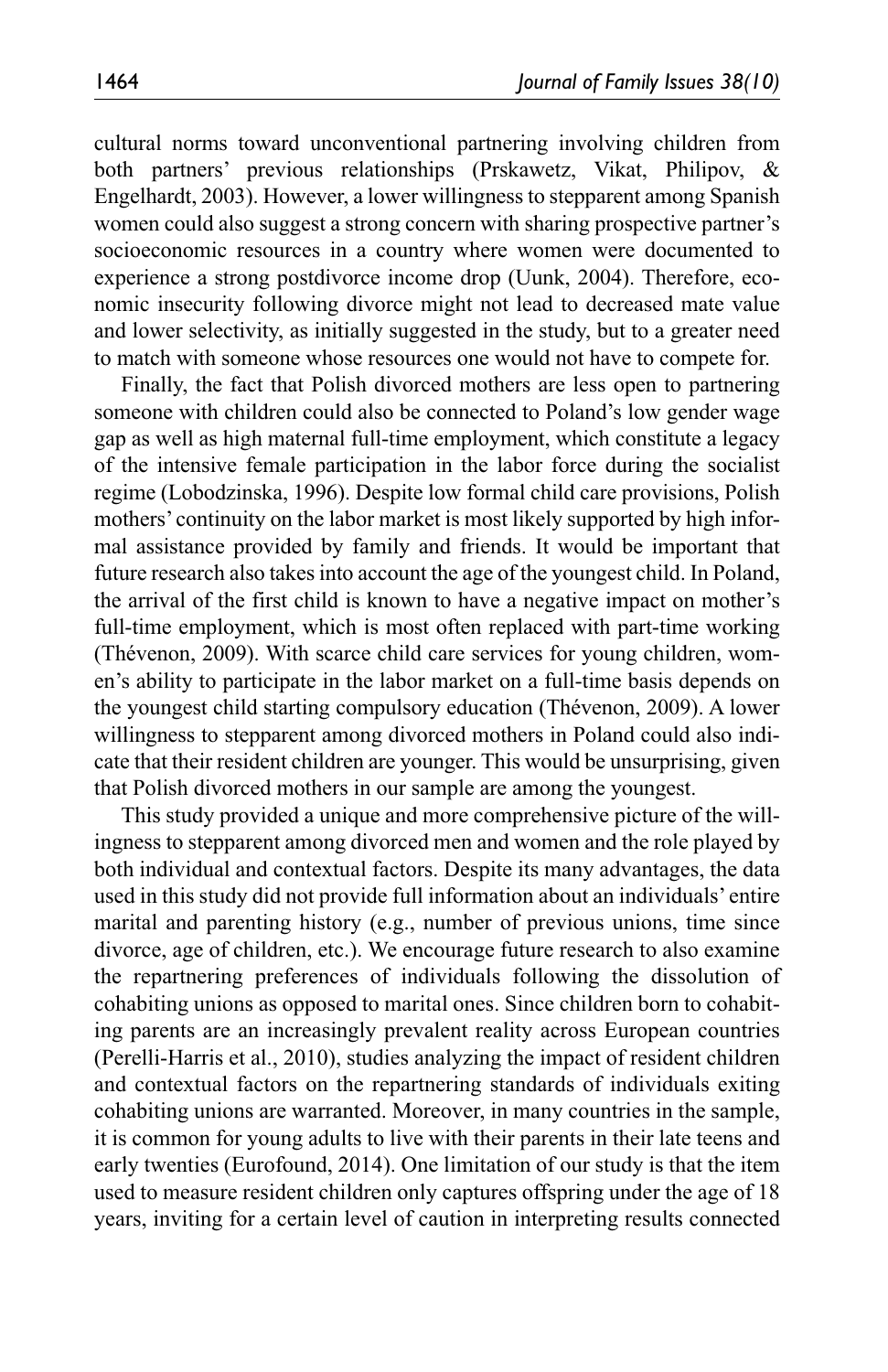to the childless individuals. Another potential avenue for future studies could be the examination of preferences longitudinally, based on individuals' strategic considerations and the extent of (un)successful interaction experienced on the website, as well as whether online daters' preferences and what they initially want in a partner are consistent with eventual contacting and matching between users. Finally, this study is explorative in its attempt to address cross-national differences in willingness to stepparent among divorcees. Future studies using data on a larger number of countries could examine contextual influences, of institutional as well as cultural nature, on divorcees' partner preferences more directly and in more detail.

## **Acknowledgments**

We greatly benefited from the comments received from anonymous reviewers, in addition to the helpful suggestions from Matthijs Kalmijn and Daniel Oesch on earlier versions of the manuscript. We would also like to thank eDarling and in particular Wiebke Neberich for support and access to the data.

## **Declaration of Conflicting Interests**

The author(s) declared no potential conflicts of interest with respect to the research, authorship, and/or publication of this article.

## **Funding**

The author(s) disclosed receipt of the following financial support for the research, authorship, and/or publication of this article: The research of Gina Potarca was funded by the Swiss National Science Foundation, and carried on within Switzerland's National Centre of Competence in Research, "LIVES—Overcoming Vulnerability: Life Course Perspectives". The research leading to these results has also received funding from the European Union's Seventh Framework Programme (FP7/2007-2013) under grant agreement no. 320116 for the research project FamiliesAndSocieties (Mills) and the European Research Council via an ERC Consolidator Grant SOCIOGENOME (615603 awarded to Mills).

### **Notes**

1. We refrain from using the Netherlands as case where formal child care options would foster women's economic autonomy and balancing of work and family life domains, and through that, a lower willingness to stepparent. There are aspects of the Dutch case (e.g., high female part-time employment, few hours in formal child care, high gender wage gap) that lead us to anticipate a different pattern among divorced women with children in the Netherlands, resulting in lower economic self-determination and a higher acceptance toward partnering someone with children (see Mills, 2015).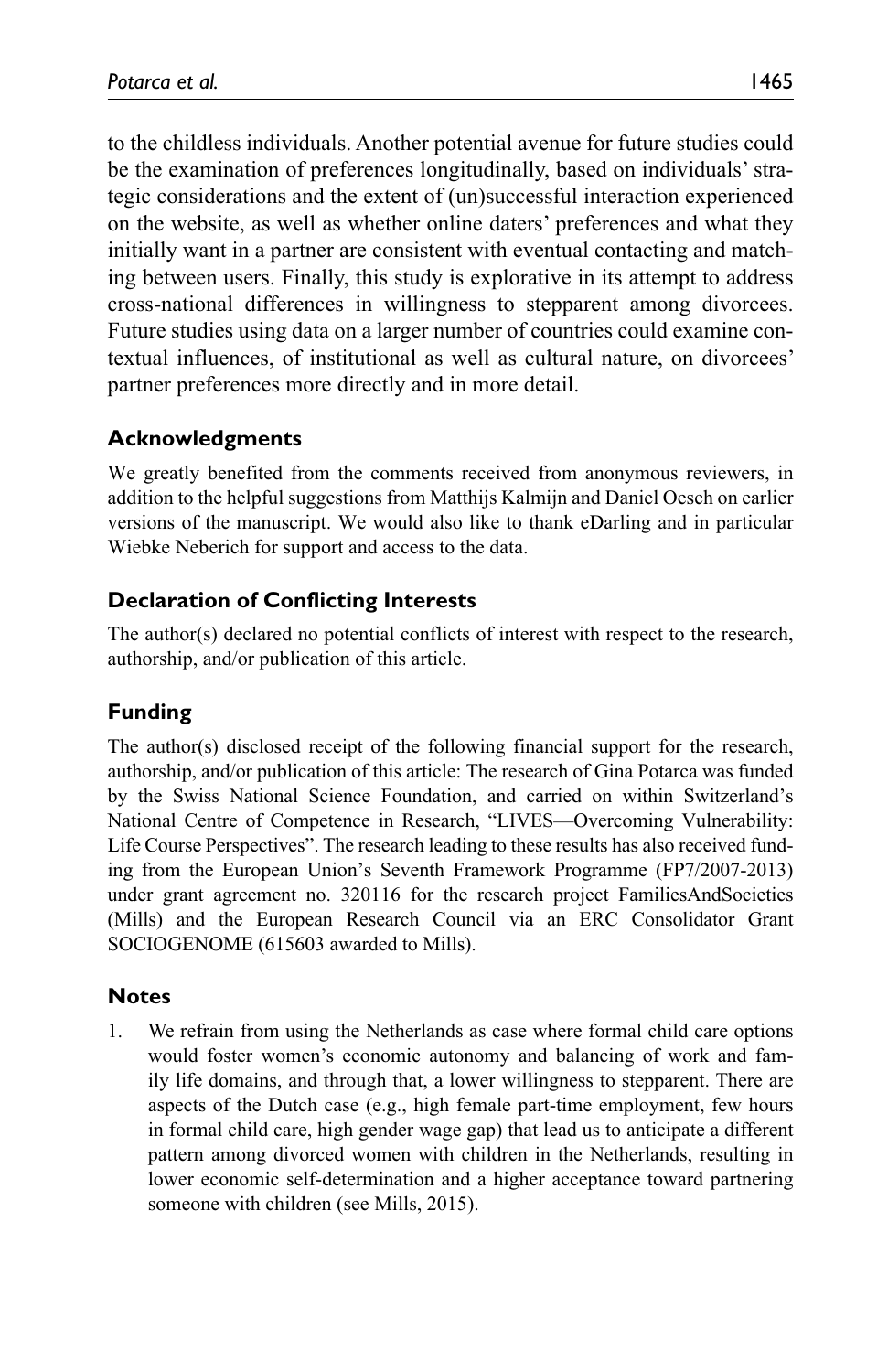- 2. Given the inability to distinguish between various types of separation (e.g., legal separation preceding divorce, separation following cohabitation, informal separation) which could each be connected to different repartnering needs and preferences (Andreß et al., 2006), we only examine individuals who declare being divorced, thus having dissolved a formal marital union.
- 3. The analyses were replicated on a subsample of premium members only with similar results (available on request). Moreover, additional analyses explored three-way interaction terms (family status  $\times$  gender  $\times$  country) meant to evaluate whether previous findings are consistent across the eight countries (contact the authors for supplementary materials).

#### **References**

- Andersson, G. (2002). Dissolution of unions in Europe: A comparative overview. *Zeitschrift für Bevölkerungswissenschaft*, *27*, 493-504.
- Andreß, H.-J., Borgloh, B., Bröckel, M., Giesselmann, M., & Hummelsheim, D. (2006). The economic consequences of partnership dissolution: A comparative analysis of panel studies from Belgium, Germany, Great Britain, Italy, and Sweden. *European Sociological Review*, *22*, 533-560.
- Beaujouan, É. (2012). Repartnering in France: The role of gender, age and past fertility. *Advances in Life Course Research*, *17*, 69-80.
- Bell, B. A., Morgan, G. B., Schoeneberger, J. A., Kromrey, J. D., & Ferron, J. M. (2014). How low can you go? An investigation of the influence of sample size and model complexity on point and interval estimates in two-level linear models. *Methodology: European Journal of Research Methods for the Behavioral and Social Sciences*, *10*, 1-11.
- Bernhardt, E., & Goldscheider, F. (2002). Children and union formation in Sweden. *European Sociological Review*, *18*, 289-299.
- Bredow, C. A., Huston, T. L., & Glenn, N. D. (2011). Market value, quality of the pool of potential mates, and singles' confidence about marrying. *Personal Relationships*, *18*, 39-57.
- Buchmann, M. C., Kriesi, I., & Sacchi, S. (2010). Labour market structures and women's employment levels. *Work, Employment and Society*, *24*, 279-299.
- Bumpass, L., Sweet, J., & Martin, T. C. (1990). Changing patterns of remarriage. *Journal of Marriage and the Family*, *52*, 747-756.
- Central Statistics Office. (2010). *Survey on Income and Living Conditions (SILC)*. Dublin: Central Statistics Office.
- Daly, M., & Wilson, M. (1998). *The truth about Cinderella: A Darwinian view of parental love*. New Haven, CT: Yale University Press.
- Datingsitesreviewed.com. (2012). *The online dating market in Europe 2012*. Retrieved from [http://www.datingsitesreviewed.com/press/online-dating-market-europe-](http://www.datingsitesreviewed.com/press/online-dating-market-europe-2012-us.pdf)[2012-us.pdf](http://www.datingsitesreviewed.com/press/online-dating-market-europe-2012-us.pdf)
- de Graaf, P. M., & Kalmijn, M. (2003). Alternative routes in the remarriage market: Competing-risk analyses of union formation after divorce. *Social Forces*, *81*, 1459-1498.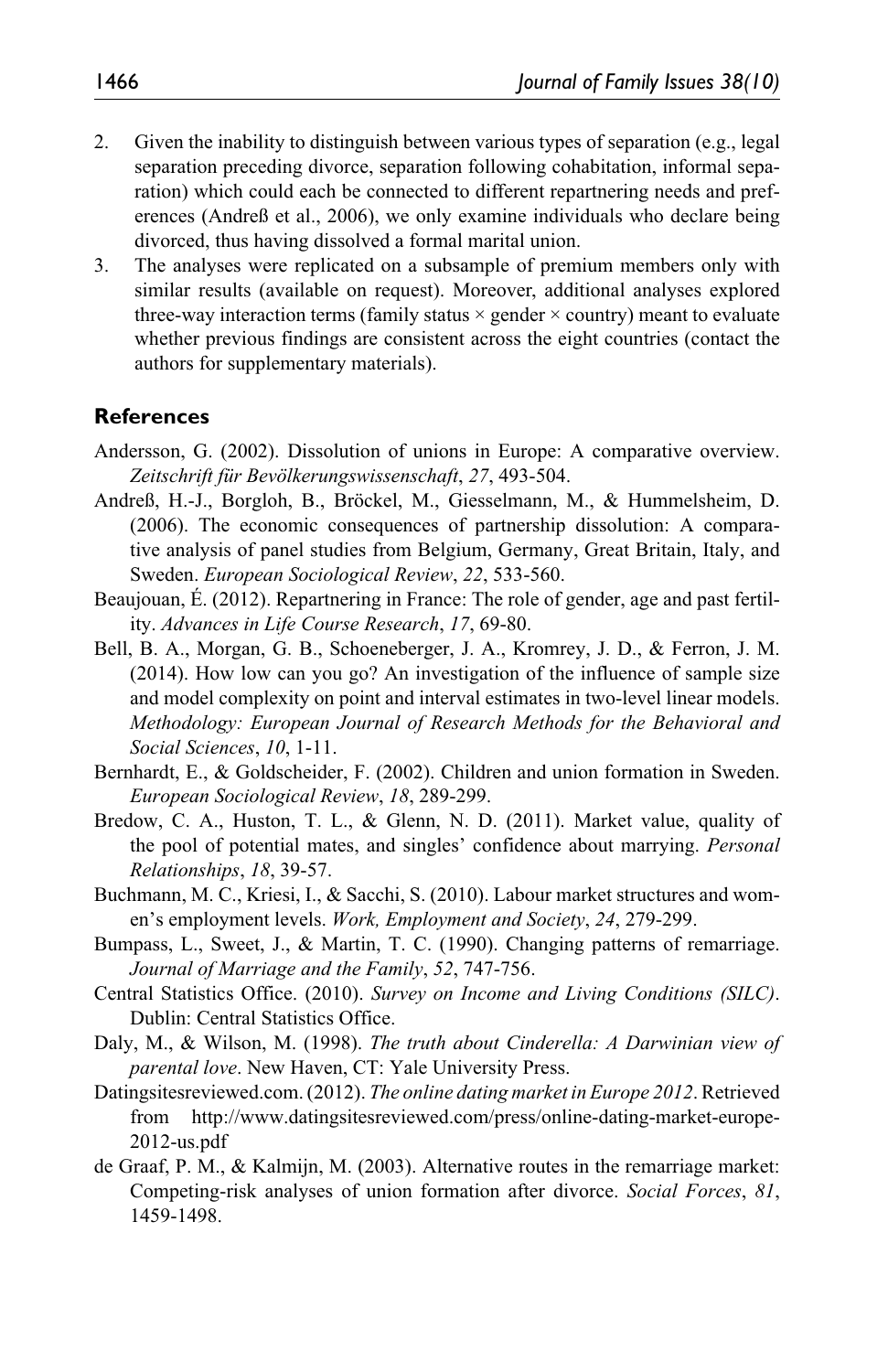- de Jong Gierveld, J. (2004). Remarriage, unmarried cohabitation, living apart together: Partner relationships following bereavement or divorce. *Journal of Marriage and Family*, *66*, 236-243.
- Dewilde, C. (2002). The financial consequences of relationship dissolution for women in Western Europe. In Ruspini, E. and Dale, A. (Eds), *The gender dimension of social change. The contribution of dynamic research to the study of women's life courses* (pp. 81-110). Bristol: The Policy Press.
- Dewilde, C., & Uunk, W. (2008). Remarriage as a way to overcome the financial consequences of divorce: A test of the economic need hypothesis for European women. *European Sociological Review*, *24*, 393-407.
- England, P., & Farkas, G. (1986). *Households, employment, and gender: A social, economic and demographic view*. New York, NY: Aldine Transaction.
- Esping-Andersen, G. (2009). *The incomplete revolution: Adapting welfare states to women's new roles*. Cambridge, England: Polity Press.
- ESS Round 5. (2010). *Data file edition 3.0*. Bergen, Norway: Norwegian Social Science Data Services (Data Archive and distributor of ESS data for ESS ERIC).
- Eurofound. (2014). *Social situation of young people in Europe*. Luxembourg: Publications Office of the European Union.
- Eurostat. (2011). *Internet use in households and by individuals in 2011*. Retrieved from [http://ec.europa.eu/eurostat/documents/3433488/5579964/KS-SF-11-066-EN.](http://ec.europa.eu/eurostat/documents/3433488/5579964/KS-SF-11-066-EN.PDF/090e071f-c3a9-45d8-aa90-9b142251fd3a?version=1.0) [PDF/090e071f-c3a9-45d8-aa90-9b142251fd3a?version=1.0](http://ec.europa.eu/eurostat/documents/3433488/5579964/KS-SF-11-066-EN.PDF/090e071f-c3a9-45d8-aa90-9b142251fd3a?version=1.0)
- European Commission. (2009). *The provision of childcare services: A comparative review of 30 European countries.* Luxembourg: Office for Official Publications of the European Communities.
- European Commission. (2010). *Labour Force Survey in the EU, candidate and EFTA countries: Main characteristics of national surveys, 2011*. Retrieved from [http://](http://bookshop.europa.eu/is-bin/INTERSHOP.enfinity/WFS/EU-Bookshop-Site/en_GB/-/EUR/ViewPublication-Start?PublicationKey=KSRA12025) [bookshop.europa.eu/is-bin/INTERSHOP.enfinity/WFS/EU-Bookshop-Site/en\\_](http://bookshop.europa.eu/is-bin/INTERSHOP.enfinity/WFS/EU-Bookshop-Site/en_GB/-/EUR/ViewPublication-Start?PublicationKey=KSRA12025) [GB/-/EUR/ViewPublication-Start?PublicationKey=KSRA12025](http://bookshop.europa.eu/is-bin/INTERSHOP.enfinity/WFS/EU-Bookshop-Site/en_GB/-/EUR/ViewPublication-Start?PublicationKey=KSRA12025)
- European Commission. (2013). *Barcelona objectives: The development of childcare facilities for young children in Europe with a view to sustainable and inclusive growth*. Luxembourg: Office for Official Publications of the European Communities.
- Fagnani, J., & Letablier, M.-T. (2004). Work and family life balance: The impact of the 35 hour laws in France. *Work, Employment and Society*, *18*, 551-572.
- Frazier, P., Arikian, N., Benson, S., Losoff, A., & Maurer, S. (1996). Desire for marriage and life satisfaction among unmarried heterosexual adults. *Journal of Social and Personal Relationships*, *13*, 225-239.
- Gallie, D., & Russell, H. (2009). Work-family conflict and working conditions in Western Europe. *Social Indicators Research*, *93*, 445-467.
- Gelissen, J. (2004). Assortative mating after divorce: A test of two competing hypotheses using marginal models. *Social Science Research*, *33*, 361-384.
- Glenn, N. D. (2002). A plea for greater concern about the quality of marital matching. In A. J. Hawkins, L. D. Wardle, & D. O. Coolidge (Eds.), *Revitalizing the institution of marriage for the twenty-first century: An agenda for strengthening marriage* (pp. 45-58). Westport, CT: Praeger.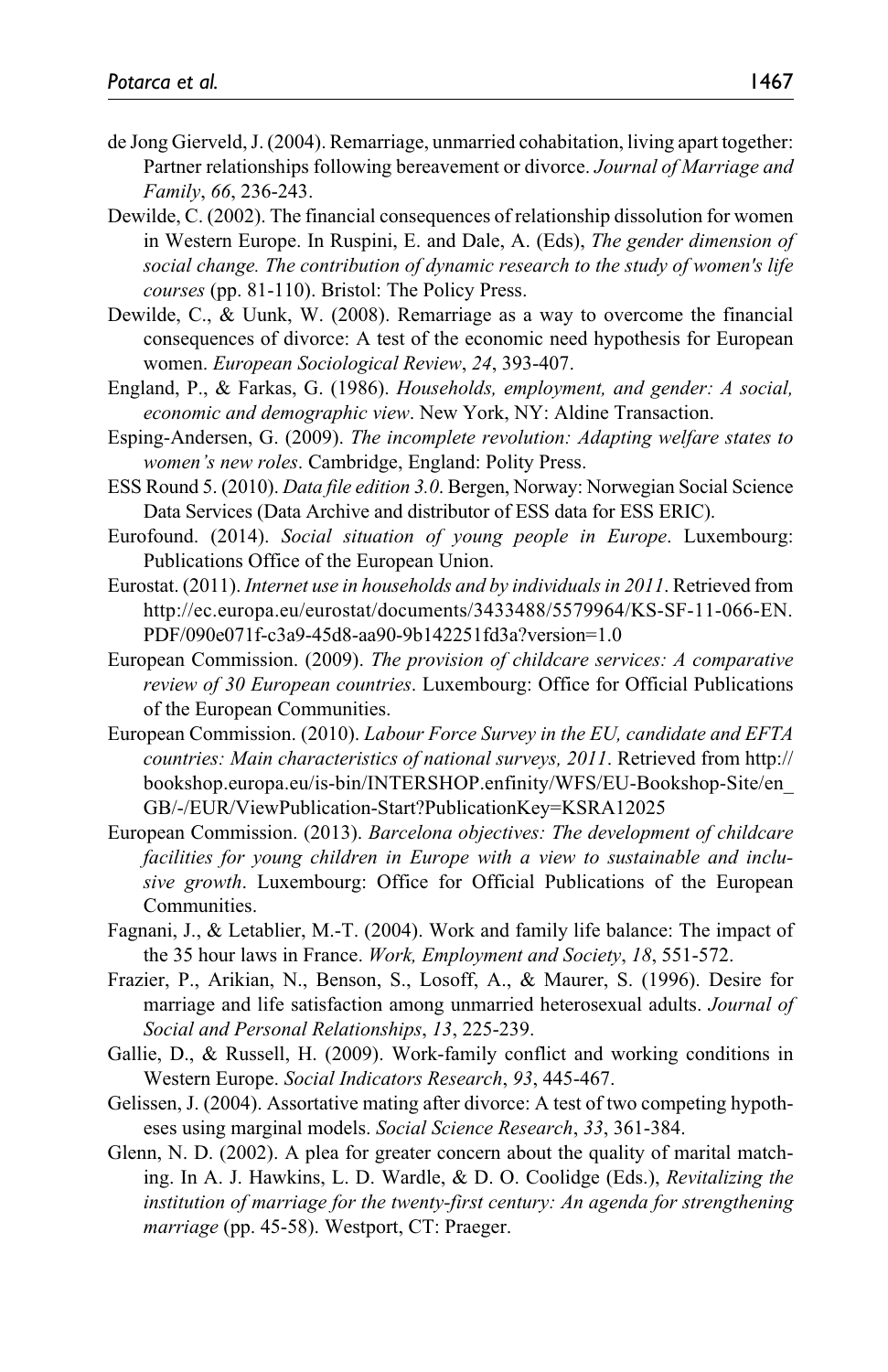- Goldscheider, F., & Kaufman, G. (2006). Willingness to stepparent: Attitudes about partners who already have children. *Journal of Family Issues*, *27*, 1415-1436.
- Goldscheider, F., Kaufman, G., & Sassler, S. (2009). Navigating the "new" marriage market: How attitudes toward partner characteristics shape union formation. *Journal of Family Issues*, *30*, 719-737.
- Goldscheider, F., & Sassler, S. (2006). Creating stepfamilies: Integrating children into the study of union formation. *Journal of Marriage and Family*, *68*, 275-291.
- Gornick, J. C., Meyers, M. K., & Ross, K. E. (1997). Supporting the employment of mothers: Policy variation across fourteen welfare states. *Journal of European Social Policy*, *7*, 45-70.
- Graefe, D. R., & Lichter, D. T. (2007). When unwed mothers marry: The marital and cohabiting partners of midlife women. *Journal of Family Issues*, *28*, 595-622.
- Harknett, K. (2008). Mate availability and unmarried parent relationships. *Demography*, *45*, 555-571.
- Holden, K. C., & Smock, P. J. (1991). The economic costs of marital dissolution: Why do women bear a disproportionate cost? *Annual Review of Sociology*, *17*, 51-78.
- Ivanova, K., Kalmijn, M., & Uunk, W. (2013). The effect of children on men's and women's chances of re-partnering in a European context. *European Journal of Population*, *29*, 417-444.
- Jansen, M., Mortelmans, D., & Snoeckx, L. (2009). Repartnering and (re)employment: Strategies to cope with the economic consequences of partnership dissolution. *Journal of Marriage and Family*, *71*, 1271-1293.
- Kalmijn, M. (1994). Assortative mating by cultural and economic occupational status. *American Journal of Sociology*, *100*, 422-452.
- Keck, W., & Saraceno, C. (2013). The impact of different social-policy frameworks on social inequalities among women in the European Union: The labour-market participation of mothers. *Social Politics*, *20*, 297-328.
- Kiernan, K. E. (2004). Cohabitation and divorce across nations and generations. In P. L. Chase-Lansdale, K. E. Kiernan, & R. J. Friedman (Eds.), *Human development across lives and generations: The potential for change* (pp. 139-170). New York, NY: Cambridge University Press.
- Kneip, T., & Bauer, G. (2009). Did unilateral divorce laws raise divorce rates in Western Europe? *Journal of Marriage and Family*, *71*, 592-607.
- Kotowska, I., Jóźwiak, J., Matysiak, A., & Baranowska, A. (2008). Poland: Fertility decline as a response to profound societal and labour market changes? *Demographic Research*, *19*, 795-854.
- Lampard, R., & Peggs, K. (1999). Repartnering: The relevance of parenthood and gender to cohabitation and remarriage among the formerly married. *British Journal of Sociology*, *50*, 443-465.
- Lobodzinska, B. (1996). Women's employment or return to "family values" in Central-Eastern Europe. *Journal of Comparative Family Studies*, *27*, 519-544.
- Maas, C. J. M., & Hox, J. J. (2005). Sufficient sample sizes for multilevel modeling. *Methodology: European Journal of Research Methods for the Behavioral and Social Sciences*, *1*, 86-92.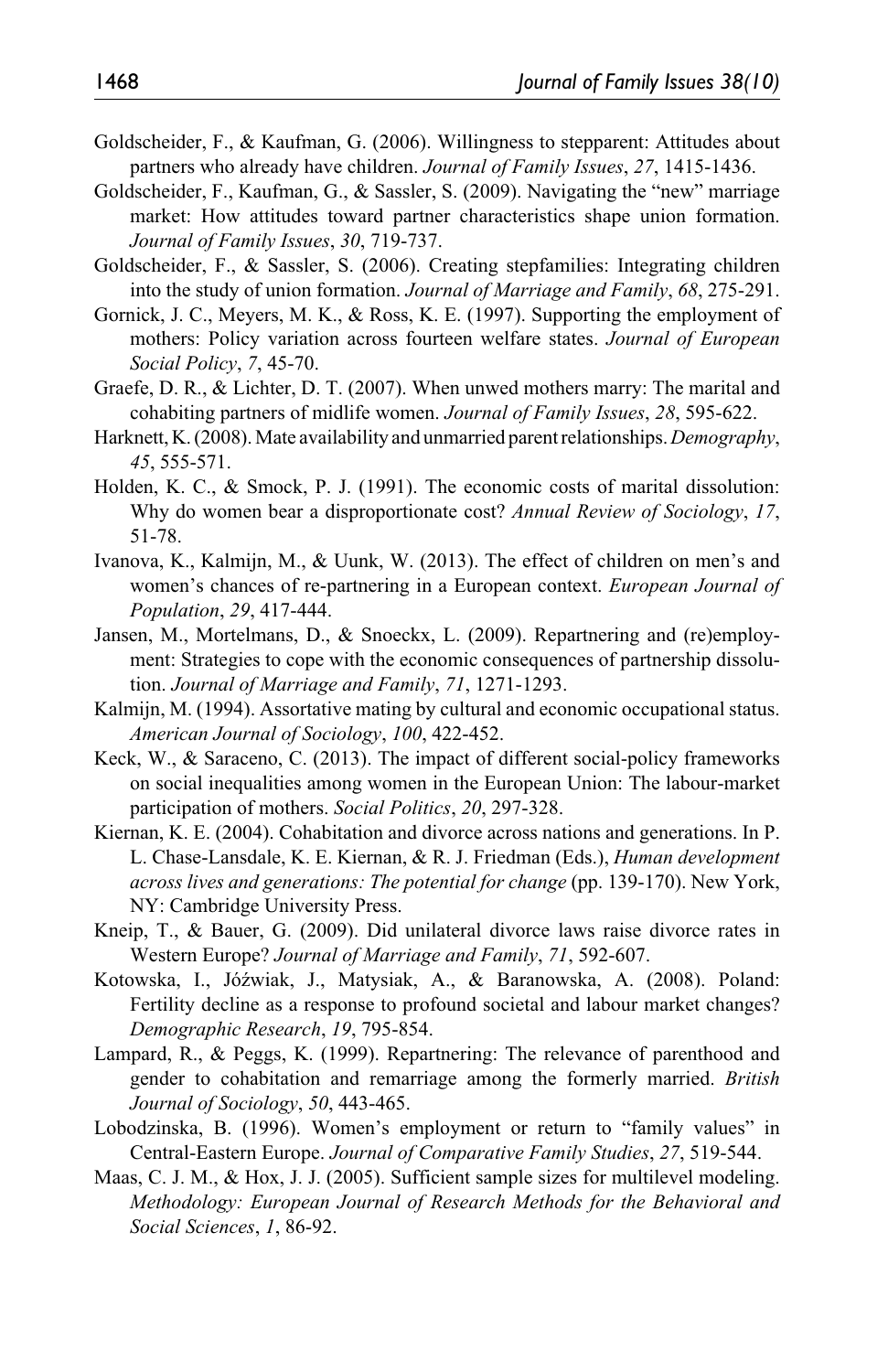- Miettinen, A., Rotkirch, A., Szalma, I., Donno, A., & Tanturri, M.L. (2015). *Increasing childlessness in Europe: Time trends and country differences* (No. 33). Retrieved from [http://www.familiesandsocieties.eu/wp-content/uploads/2015/03/](http://www.familiesandsocieties.eu/wp-content/uploads/2015/03/WP33MiettinenEtAl2015.pdf) [WP33MiettinenEtAl2015.pdf](http://www.familiesandsocieties.eu/wp-content/uploads/2015/03/WP33MiettinenEtAl2015.pdf)
- Mills, M. (2015). The Dutch fertility paradox: How the Netherlands has managed to sustain near-replacement fertility. In R. Rindfuss & M. K. Choe (Eds.), *Low and lower fertility* (pp. 161-188). New York, NY: Springer.
- Mills, M., Präg, P., Tsang, F., Begall, K., Derbyshire, J., Kohle, L., . . .Hoorens, S. (2014). *Use of childcare in the EU member states and progress towards the Barcelona targets* (Short Statistical Report No. 1). Retrieved from [http://](http://ec.europa.eu/justice/gender-equality/files/documents/140502_gender_equality_workforce_ssr1_en.pdf) [ec.europa.eu/justice/gender-equality/files/documents/140502\\_gender\\_equality\\_](http://ec.europa.eu/justice/gender-equality/files/documents/140502_gender_equality_workforce_ssr1_en.pdf) [workforce\\_ssr1\\_en.pdf](http://ec.europa.eu/justice/gender-equality/files/documents/140502_gender_equality_workforce_ssr1_en.pdf)
- Oppenheimer, V. K. (1988). A theory of marriage timing. *American Journal of Sociology*, *94*, 563-591.
- Organisation for Economic Co-operation and Development. (2009). *OECD Family Database*. Retrieved from <http://www.oecd.org/els/family/database.htm>
- Perelli-Harris, B., Sigle-Rushton, W., Kreyenfeld, M., Lappegård, T., Keizer, R., & Berghammer, C. (2010). The educational gradient of childbearing within cohabitation in Europe. *Population and Development Review*, *36*, 775-801.
- Poortman, A.-R. (2007). The first cut is the deepest? The role of the relationship career for union formation. *European Sociological Review*, *23*, 585-598.
- Prioux, F. (2006). Cohabitation, marriage and separation: Contrasts in Europe. *Population & Societies*, *422*, 1-4.
- Prskawetz, A., Vikat, A., Philipov, D., & Engelhardt, H. (2003). Pathways to stepfamily formation in Europe: Results from the FFS. *Demographic Research*, *8*, 107-150.
- Qian, Z., Lichter, D. T., & Mellott, L. M. (2005). Out-of-wedlock childbearing, marital prospects and mate selection. *Social Forces*, *84*, 473-491.
- Raeymaeckers, P., Dewilde, C., & Mortelmans, D. (2008). The influence of formal and informal support systems on the labour supply of divorced mothers. *European Societies*, *10*, 453-477.
- Raeymaeckers, P., Dewilde, C., Snoeckx, L., & Mortelmans, D. (2008). Childcare strategies of divorced mothers in Europe: A comparative analysis. *European Sociological Review*, *24*, 115-131.
- Raley, R. K., & Bratter, J. (2004). Not even if you were the last person on Earth! How marital search constraints affect the likelihood of marriage. *Journal of Family Issues*, *25*, 167-181.
- Salladarré, F., & Hlaimi, S. (2014). Women and part-time work in Europe. *International Labour Review*, *153*, 293-310.
- Sassler, S. (2010). Partnering across the life course: Sex, relationships, and mate selection. *Journal of Marriage and Family*, *72*, 557-575.
- Schwebel, A. I., Fine, M. A., & Renner, M. A. (1991). A study of perceptions of the stepparent role. *Journal of Family Issues*, *12*, 43-57.
- Shafer, K. (2013). Unique matching patterns in remarriage: Educational assortative mating among divorced men and women. *Journal of Family Issues*, *34*, 1500-1535.